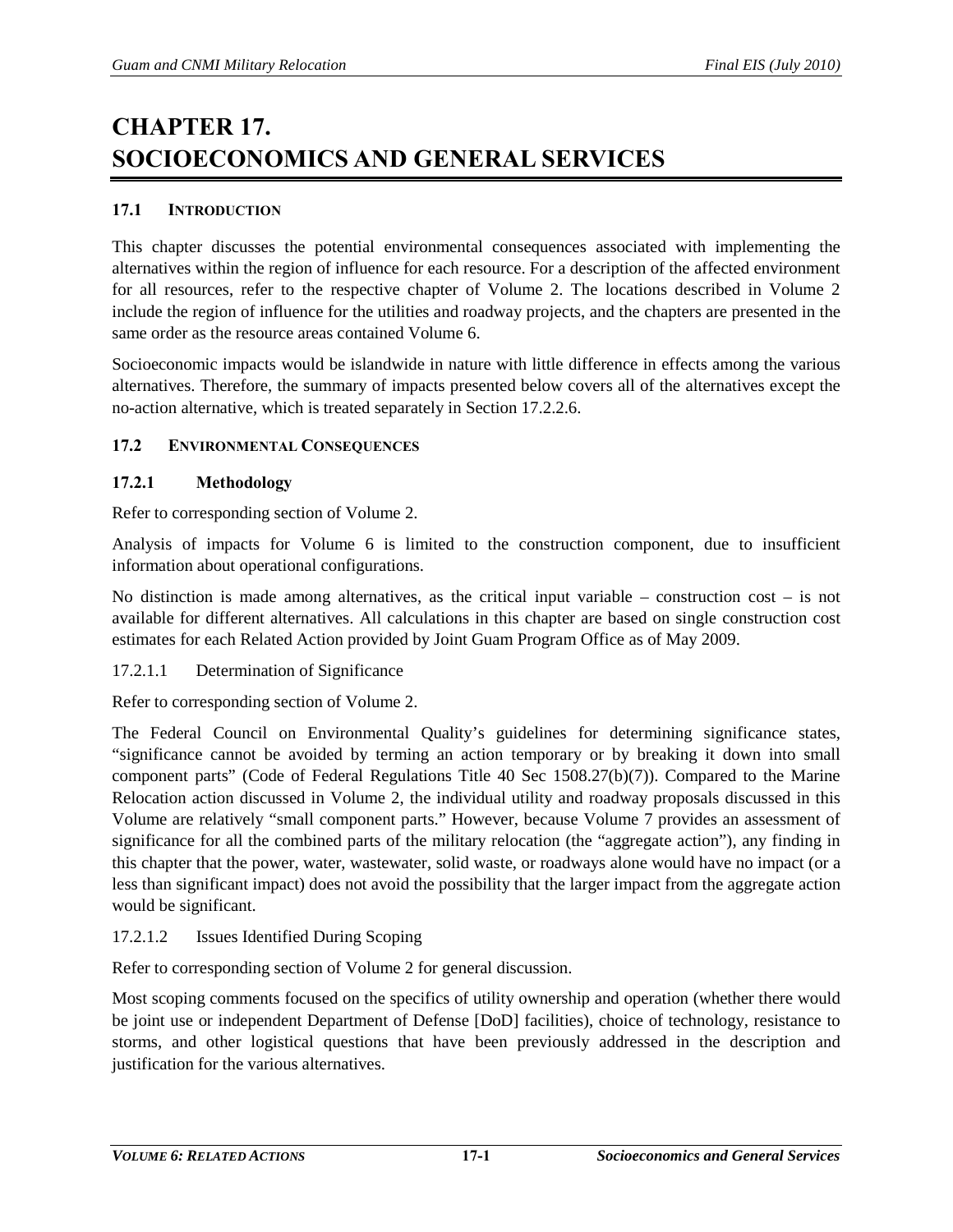There was also attention to the question of impacts on civilian ratepayers from the various utility alternatives, especially the rate differences dependent on whether the utilities would be strictly for DoD operations or provide any benefit to the civilian population. Also, several comments predicted adverse social reactions if certain roads and facilities "outside the fence" are designated military-only.

# 17.2.1.3 Guam Road Network Projects

Methodology used in assessing impacts to socioeconomic and general services as a result of the proposed roadway improvements follows Federal Highway Administration (FHWA) Guidance for Preparing and Processing Environmental and Section 4(f) Documents. This socioeconomic analysis has been conducted to study the impacts from the proposed roadway improvements that are collectively referred to as the Guam Road Network (GRN).

# **17.2.2 Utilities**

17.2.2.1 Population Impacts

Refer to the corresponding section of Volume 2 for introductory statements.

Project Related Population

# *Approach to Analysis*

[Table 17.2-1](#page-1-0) provides assumptions made in conducting analysis for the construction phase and the source of or rationale for those assumptions.

<span id="page-1-0"></span>

| Assumption                                                             | <b>Assumed Value</b> | Source/Rationale                              |
|------------------------------------------------------------------------|----------------------|-----------------------------------------------|
| Average number of dependents for in-migrating                          | $0.20 - 0.35$        | Estimate based on contractor interviews       |
| direct, on-site, construction jobs                                     |                      | (Appendix F SIAS)                             |
|                                                                        |                      | U.S. Census national data on persons per jobs |
| Average number of dependents for in-migrating                          | $0.95 - 1.0$         | (U.S. Census Bureau 2000) and GDoL            |
| direct from purchases jobs                                             |                      | interviews (Appendix F SIAS)                  |
|                                                                        |                      | U.S. Census national data on persons per jobs |
| Average number of dependents for in-migrating<br>indirect/induced jobs | $0.95 - 1.0$         | (U.S. Census Bureau 2000) and GDoL            |
|                                                                        |                      | interviews (Appendix F SIAS)                  |
|                                                                        |                      |                                               |

### **Table 17.2-1. Construction Component Assumptions for Project Related Population Impacts**

*Legend:* GDoL = Guam Department of Labor; SIAS = Socioeconomic Impact Assessment Study; U.S. = United States.

<span id="page-1-1"></span>[Table 17.2-2](#page-1-1) indicates a 2012 peak-year impact of about 4,580 additional people.

| Table 17.2-2. Population Increase related to Utilities |                                 |  |  |
|--------------------------------------------------------|---------------------------------|--|--|
|                                                        | 2010   2011   2012   2013   201 |  |  |

|                     | 2010 | 2011                          | 2012 | 2013 | 2014 |
|---------------------|------|-------------------------------|------|------|------|
| <b>Total Impact</b> | 993  | 2,463   4,580   3,525   2,066 |      |      |      |

[Figure 17.2-1](#page-2-0) shows the projected total population for the baseline trend (projected future without the proposed action) plus the total combined impact of the proposed action. The chart shows the population rising to about 190,000 in 2012. The 2012 figure represents a 2.5 percent (%) increase over the baseline trend. This meets the criteria used in this analysis for a significant impact, although population increases are considered to be inherently mixed (both beneficial and adverse), because population growth fuels economic expansion but sudden growth also strains government services and the social fabric.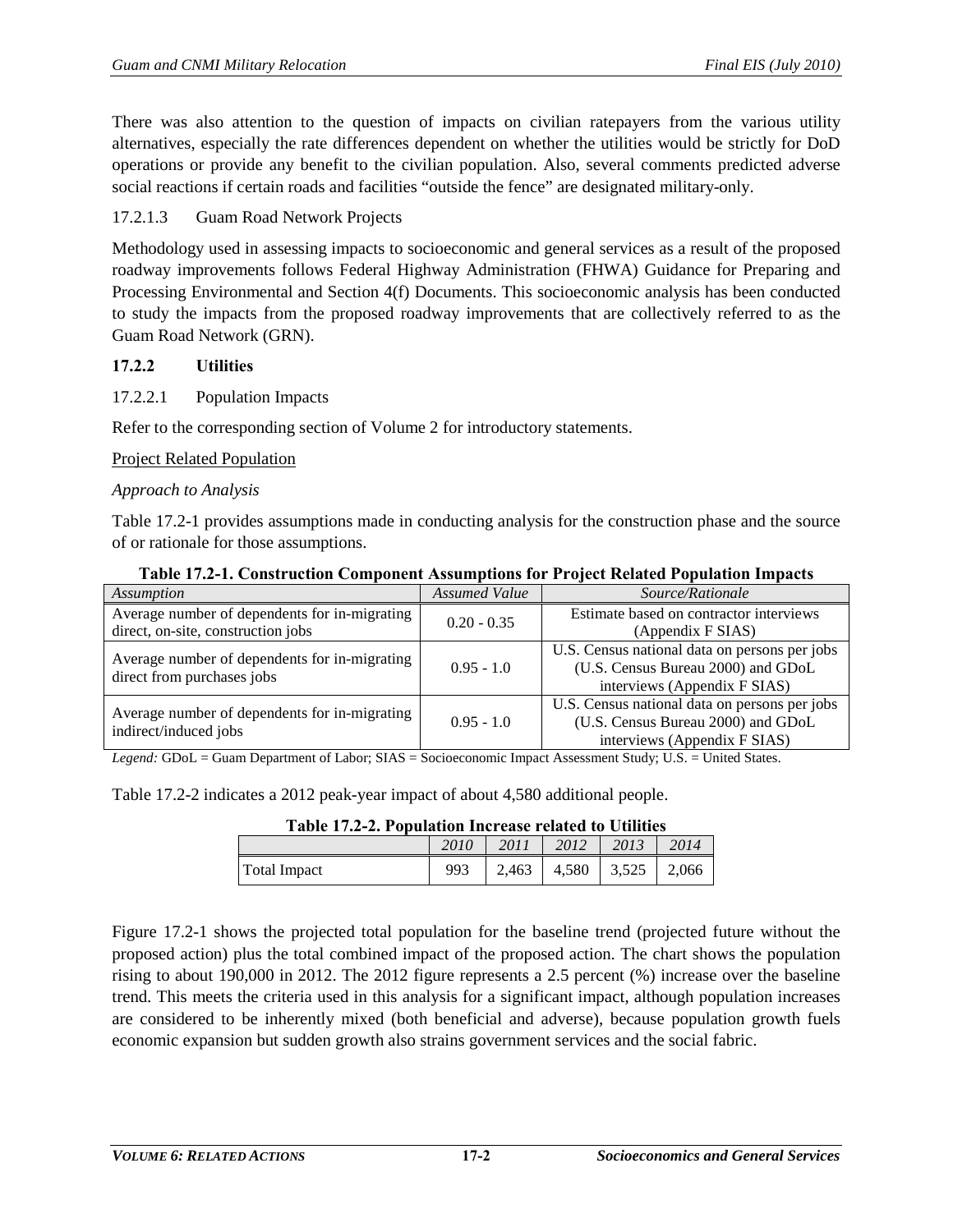

**Figure 17.2-1. Population With and Without Utilities** 

# <span id="page-2-0"></span>Demographic Characteristics

Refer to the corresponding section of Volume 2.

# Household Characteristics

Refer to the corresponding section of Volume 2.

17.2.2.2 Economic Impacts

# Employment and Income

Refer to the corresponding section of Volume 2 for introductory statements, approach to analysis (including data sources), and impact analysis.

# *Civilian Labor Force Demand*

<span id="page-2-1"></span>[Table 17.2-3](#page-2-1) shows a civilian labor force demand for 3,333 workers in the peak year of 2012.

# **Table 17.2-3. Civilian Labor Force Demand (Full-Time Equivalent Jobs), Utilities**

|                     | 2010 | 2011 | 2012 | $\mid$ 2013 | 2014 |
|---------------------|------|------|------|-------------|------|
| <b>Total Impact</b> |      | 794  |      | 333312599   | .539 |

[Figure 17.2-2](#page-3-0) shows the projected total labor force demand for the baseline trend (projected future without the proposed action) plus the total combined impact of the proposed action. The chart shows the labor force demand rising to 60,940 in 2012, a 5.8% increase over the baseline trend. By the criteria used for this analysis, the impact is considered significant and beneficial.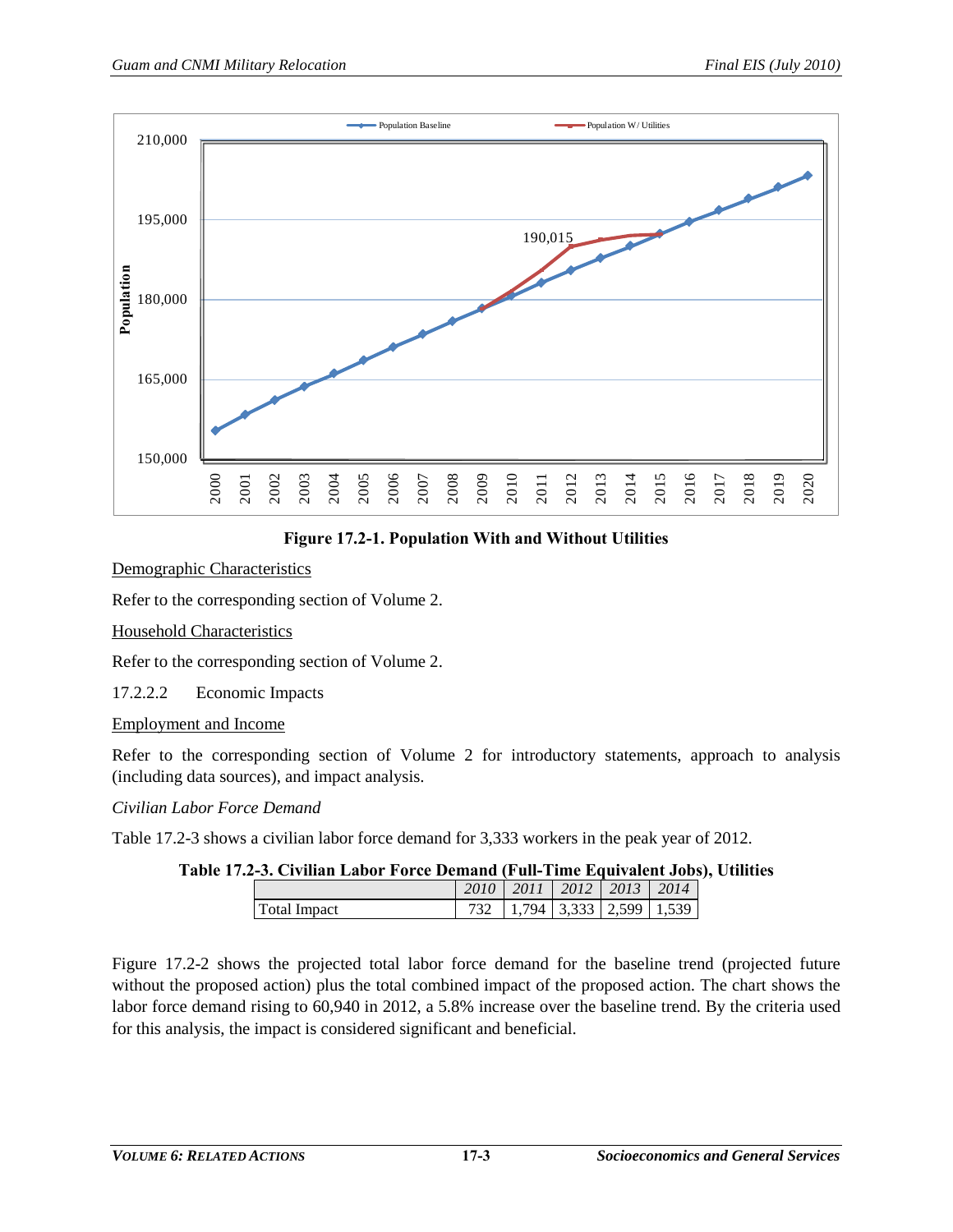

<span id="page-3-0"></span>**Figure 17.2-2. Civilian Labor Force Demand (Full-Time Equivalent Jobs) With and Without Utilities**

#### *Labor Source Supply*

<span id="page-3-1"></span>[Table 17.2-4](#page-3-1) shows the probable labor source supply for direct onsite military construction jobs.

| -9-                        | 2010 | 2011  | 2012  | 2013  | 2014 |
|----------------------------|------|-------|-------|-------|------|
| <b>TOTAL</b>               | 413  | 1,013 | 1,884 | 1,471 | 871  |
| <b>GUAM</b>                | 73   | 163   | 272   | 188   | 111  |
| <b>OFF-ISLAND</b>          | 339  | 849   | 1,611 | 1,283 | 760  |
| H-2B Workers               | 289  | 726   | 1,381 | 1,103 | 653  |
| Philippines                | 245  | 617   | 1,174 | 938   | 555  |
| <i>Other</i>               | 26   | 65    | 124   | 99    | 59   |
| CONUS/HI/Japan             | 5    | 13    | 24    | 19    | 11   |
| <b>CNMI</b>                | 9    | 23    | 42    | 33    | 20   |
| Other U.S. Pacific Islands | 36   | 88    | 164   | 128   | 76   |

**Table 17.2-4. Estimated Origin of Workers Connected to Utilities Construction**

*Notes:* Numbers may not add exactly due to rounding.

*Legend:* CNMI = Commonwealth of the Northern Mariana Islands; CONUS = Continental United States; HI = Hawaii; U.S. = United States.

[Table 17.2-5](#page-3-2) estimates the share of non-military construction direct and indirect jobs, going to Guam residents versus off-island workers.

#### <span id="page-3-2"></span>**Table 17.2-5. Estimated Numbers of On-Island Workers for Various Job Categories Other Than Direct On-Site Construction, Utilities**

|                           | 2010 | 2011 | 2012  | 2013 | 2014 |
|---------------------------|------|------|-------|------|------|
| <b>Guam Workers</b>       |      | 99   | 166   | .40  | 92   |
| <b>Off-Island Workers</b> | 269  | 682  | 1.284 | 988  | 576  |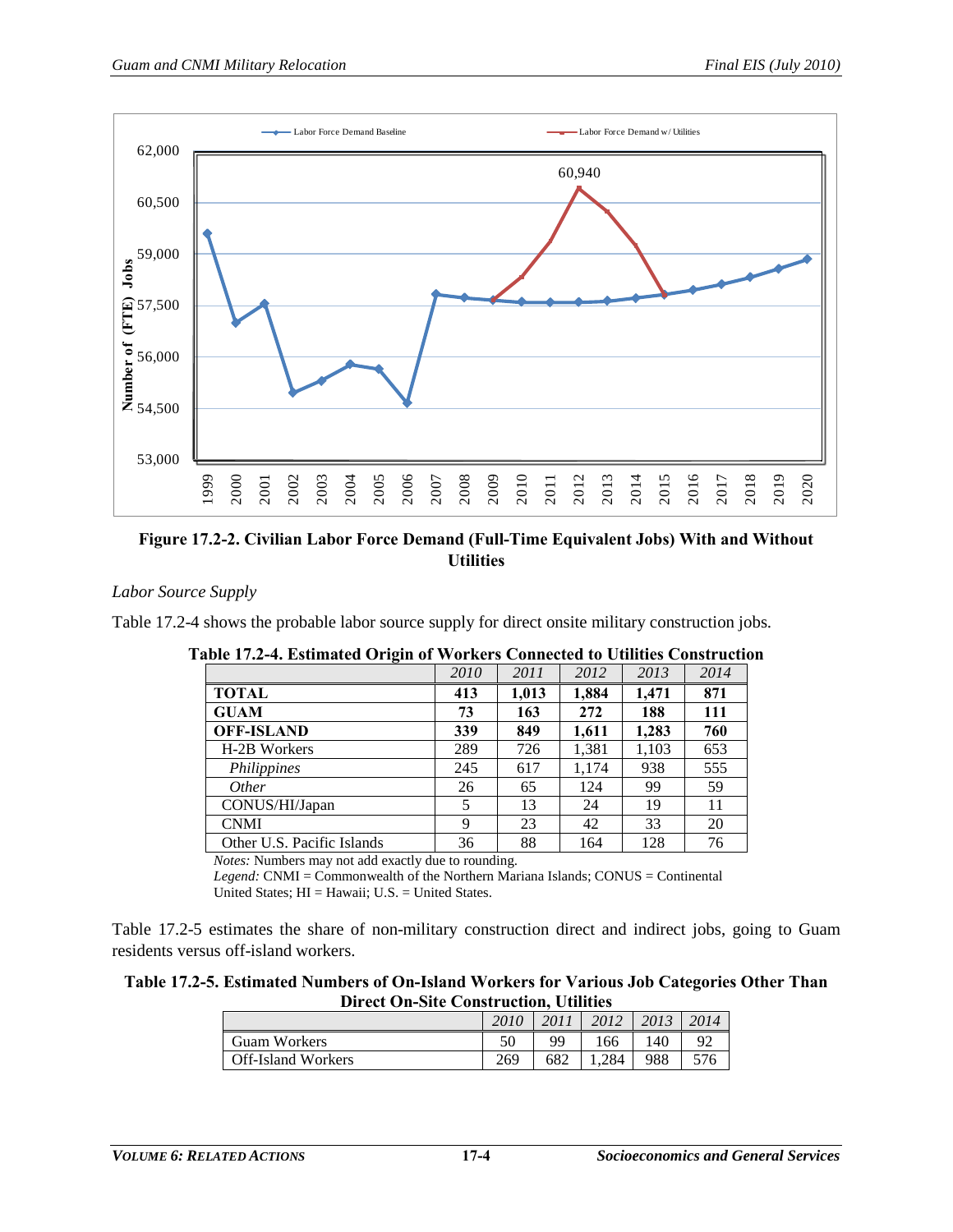# *Civilian Labor Force Income*

<span id="page-4-0"></span>[Table 17.2-6](#page-4-0) below shows that labor force income from the proposed action increases by \$125 million at the 2012 peak.

| Table 17.2-6. Impact on Civilian Labor Force Income (Millions of 2008 \$s), Utilities |  |  |  |
|---------------------------------------------------------------------------------------|--|--|--|
|                                                                                       |  |  |  |

|              | 2010 | 2011 | 2012   2013 |      | 2014 |
|--------------|------|------|-------------|------|------|
| Total Impact |      | \$68 | \$125       | \$98 | \$58 |

[Figure 17.2-3](#page-4-1) shows the projected total labor force income for the baseline trend (projected future without the proposed action) plus the total combined impact of the proposed action. The chart shows the labor force income rising to about \$1.69 billion in 2012. The 2012 figure represents an 8% increase over the baseline trend. This meets the criteria used in this analysis for a significant beneficial impact.



**Figure 17.2-3. Civilian Labor Force Income (Millions of 2008 \$s) With and Without Utilities** 

<span id="page-4-1"></span>[Figure 17.2-4](#page-5-0) shows the projected total housing demand for the baseline trend (projected future without the proposed action) plus the total combined impact of the proposed action. The chart shows the housing demand rising to 66,088 in 2012. By the criteria used for this analysis, this is a less than significant impact for the utilities alone, except in conjunction with the aggregate action effects summarized in Volume 7.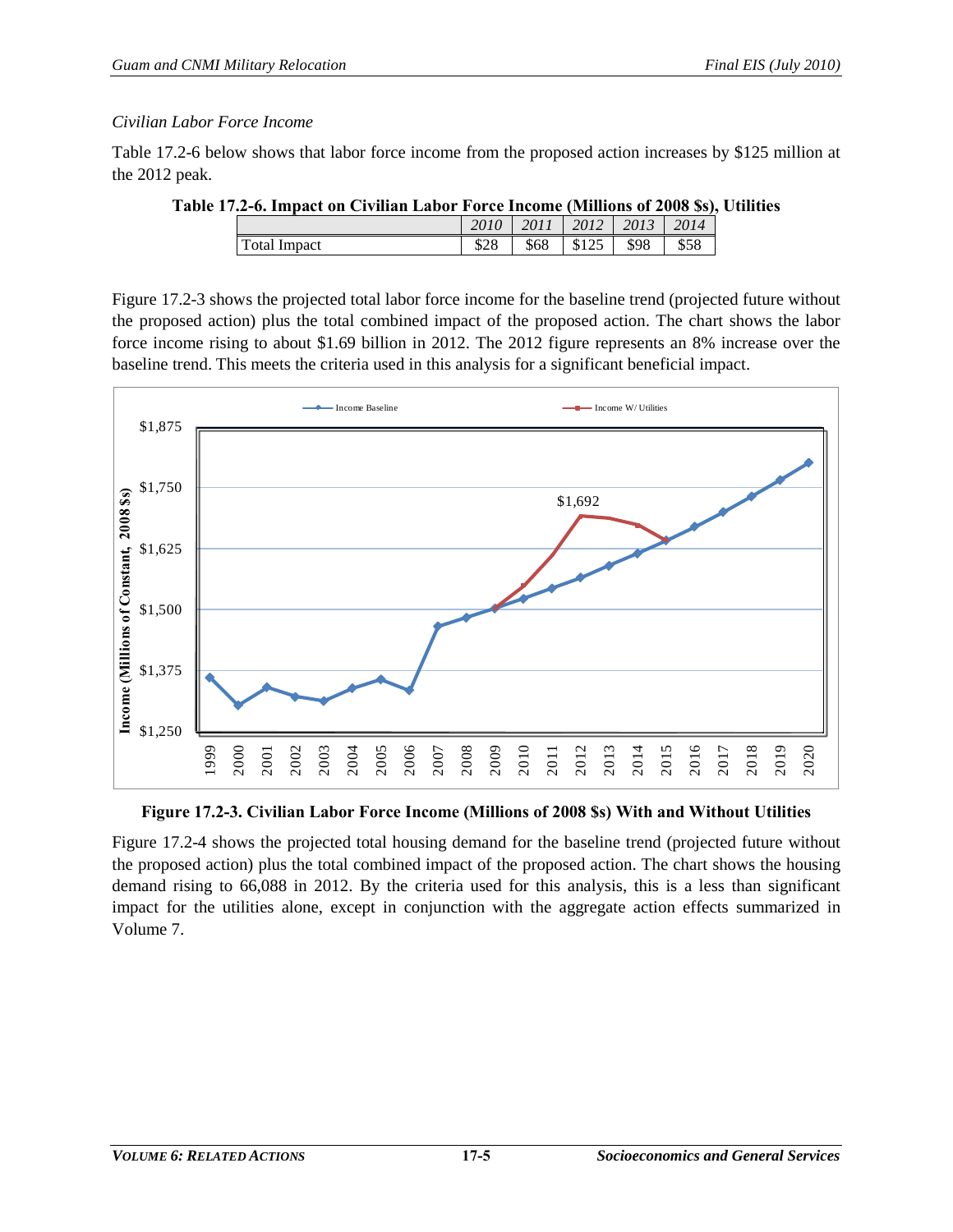

**Figure 17.2-4. Housing Demand With and Without Utilities**

# <span id="page-5-0"></span>*Standard of Living*

Refer to the corresponding section of Volume 2.

# *Unemployment*

Refer to the corresponding section of Volume 2.

# **Housing**

Refer to the corresponding section of Volume 2 for introductory statements and approach to analysis (including data sources).

# *Civilian Housing Demand*

<span id="page-5-1"></span>[Table 17.2-7](#page-5-1) indicates that the impact of the proposed action would result in a demand for 822 new units in the peak year of 2012.

| Lable 17.2-7. Demand for New Civilian Housing Units, Utilities |      |      |      |      |      |  |  |  |
|----------------------------------------------------------------|------|------|------|------|------|--|--|--|
|                                                                | 2010 | 2011 | 2012 | 2013 | 2014 |  |  |  |
| Total Impact                                                   |      | 446  |      | 622  | 363  |  |  |  |

# **Table 17.2-7. Demand for New Civilian Housing Units, Utilities**

# *Housing Supply*

The housing market would be able to accommodate the demand if it did not occur simultaneously with other and larger aspects of the aggregate action.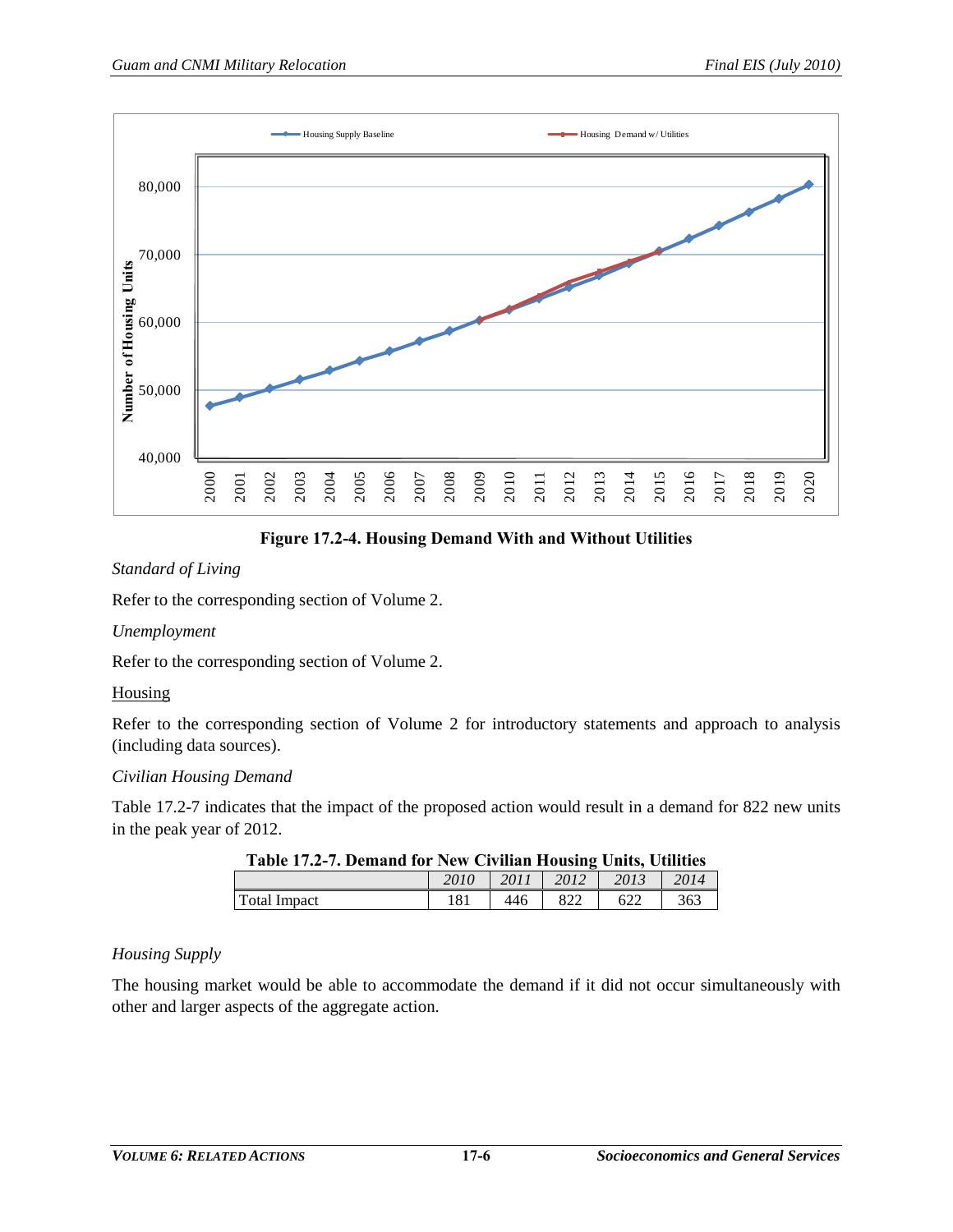## Utility Rates - Power

Potential effects on ratepayers are unknown at this time and would depend in large part on agreements reached between the Department of the Navy and Guam Power Authority (GPA). The current Customer Agreement that was originally adopted in 1992, has since been updated, and is scheduled to end in 2012.

This agreement would likely need to be renegotiated. The outcome of the negotiations would determine, among other factors, the rates the DoD would pay for the interim demand provided by the reconditioned generating systems owned by the GPA. The systems are expected to be more expensive to operate than the average of the current GPA generating systems that are currently used. However, it is expected that these systems would primarily be used for peaking power and reliability reserve; thus, limiting the cost increases from operations. There would be additional capital expenses to upgrade transmission and distribution systems and install some of those upgrades underground for improved reliability.

# Utility Rates - Water

New DoD water facilities are likely to be operated separately from the system operated by Guam Waterworks Authority (GWA). Hence, no impacts to Guam ratepayers are expected from use by DoD facilities. However, current water customers, civilian military workers, induced civilian growth, and other direct and indirect workers related to the proposed action would be affected because GWA requirements would involve major capital improvements. These projects would be expected to require rate increases because GWA's current financial condition does not appear to be able to fund such projects.

### Utility Rates – Wastewater

GWA has been working under two federal waivers to the Clean Water Act. The waivers have relieved GWA from having to conduct secondary sewage treatment. As of October 2009, the United States (U.S.) Environmental Protection Agency has denied the renewal of these waivers (GWA may appeal the ruling). Without the waivers GWA would be required to upgrade existing facilities to conduct secondary treatment. Upgrading the facilities would be costly and drive wastewater rates higher. In the future, if the waiver denial is not revised, Guam ratepayers should expect higher wastewater rates. The proposed action would upgrade the Northern District Wastewater Treatment Plant (NDWWTP) primary treatment capacity in the near term and provide for secondary treatment in the medium term. The financing arrangements would likely be through an SPE, who would obtain financing through Japan's Joint Bank for International Cooperation. It is expected that the DoD would pay for these upgrades to the primary treatment capabilities of the NDWWTP through hook up and other user fees. The SPE would also design, construct, and operate the NDWWTP for a fee, which would be used to repay the Joint Bank for International Cooperation loan. There would also be the potential of an SPE arrangement to facilitate the secondary capability for this plant. Under this scenario, the expected rate increases should be similar with or without the proposed action and could be less due to an expanded customer base over which to spread the impact.

There would also be impacts to the GWA wastewater systems that are not used by DoD but that would have to service the added civilian populations from the construction workforce and induced civilian growth. These systems need maintenance and upgrades, and the added populations would exacerbate the urgency and size of the maintenance and upgrade items. This issue would likely put upward pressure on wastewater rates for all current and future customers.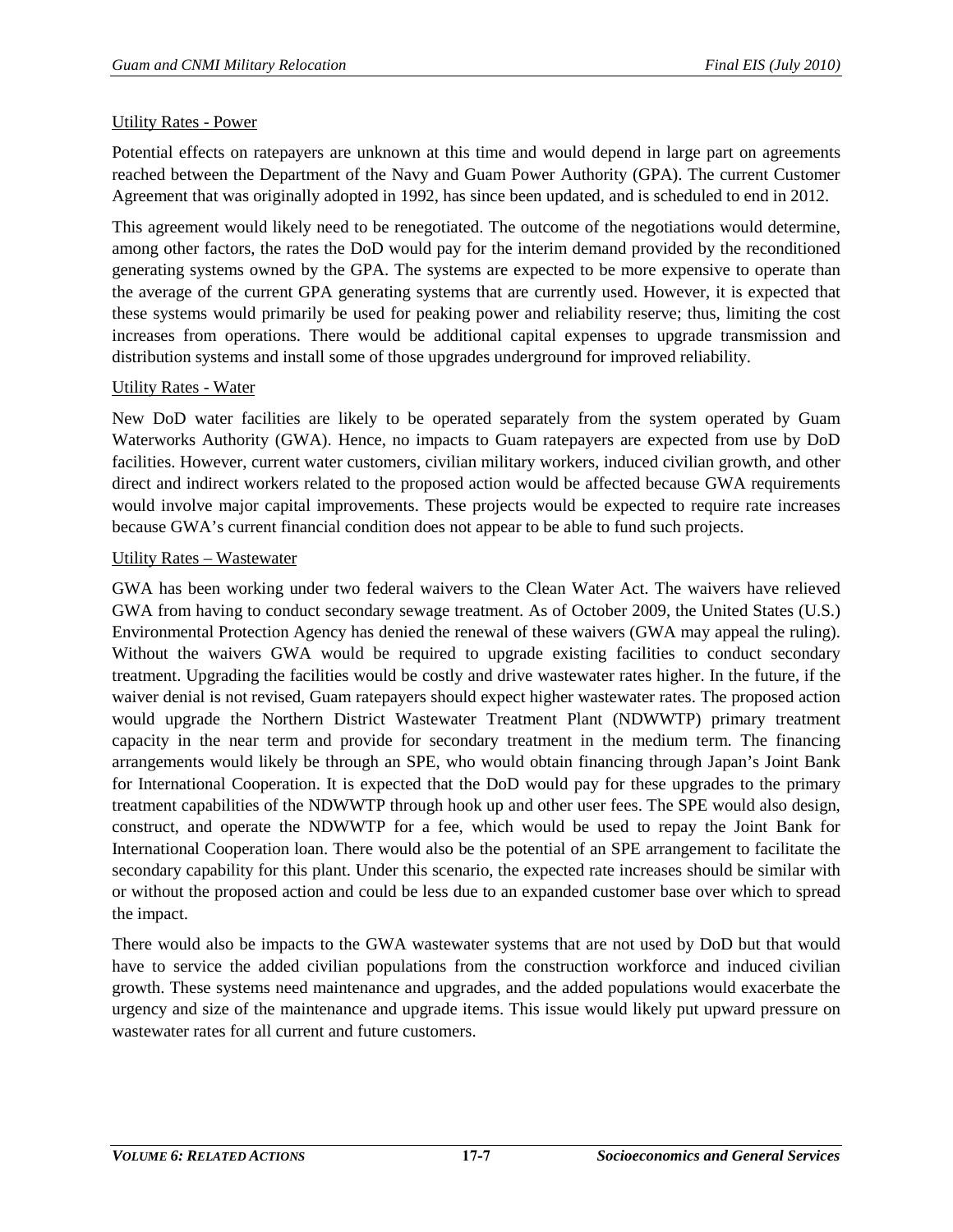### Utility Rates – Solid Waste

Population increases as a result of the proposed action would increase the level of solid waste service that would need to be provided along with the total cost of providing services. The increased costs, though, would be spread over a larger group of ratepayers. It is possible that, as the level of service increases the services would become more efficiently operated and rates for individuals would decline. It is more likely; however, that rates would have little changes as a result of the proposed action.

# Local Government Revenues

Refer to the corresponding section of Volume 2 for introductory statements and approach to analysis (including data sources).

[Table 17.2-8,](#page-7-0) [Table 17.2-9,](#page-7-1) and [Table 17.2-10,](#page-7-2) show that the impact of the proposed action would add \$12.27 million to the Gross Receipts Tax (GRT), \$3.1 million to the corporate income tax revenue, and \$15 million to the personal income tax revenue in the 2012 peak.

# <span id="page-7-0"></span>**Table 17.2-8. Impact on Gross Receipts Tax Revenue (1,000s of 2008 \$s), Utilities**

|            | 2010          |         | 2012     | 2013         | 2014    |
|------------|---------------|---------|----------|--------------|---------|
| <b>GRT</b> | 692<br>\$2,69 | \$6,604 | \$12.278 | .583<br>\$9. | \$5,674 |

# <span id="page-7-1"></span>**Table 17.2-9. Impact on Corporate Income Taxes Revenue (1,000s of 2008 \$s), Utilities**

|                  | 2010  |     | 2012<br>2012 |            |       |
|------------------|-------|-----|--------------|------------|-------|
| Corporate Income | \$686 | 684 | ሰሳ<br>35. J  | 444<br>.እ∠ | $44-$ |

### <span id="page-7-2"></span>**Table 17.2-10. Impact on Personal Income Taxes Revenue (1,000s of 2008 \$s), Utilities**

|                 | 2010    | 2011         | 2012     | 2013 | 2014         |
|-----------------|---------|--------------|----------|------|--------------|
| Personal Income | \$3,306 | 103<br>\$8,1 | \$15,049 | 734  | .948<br>\$6. |

[Figure 17.2-5](#page-8-0) shows the projected total GRT for the baseline trend (projected future without the proposed action) plus the total combined impact of the proposed action. The chart shows the GRT rising to \$179 million at the 2012 construction peak, a 7% increase over the baseline trend. This meets the criteria used in this analysis for a beneficial significant impact.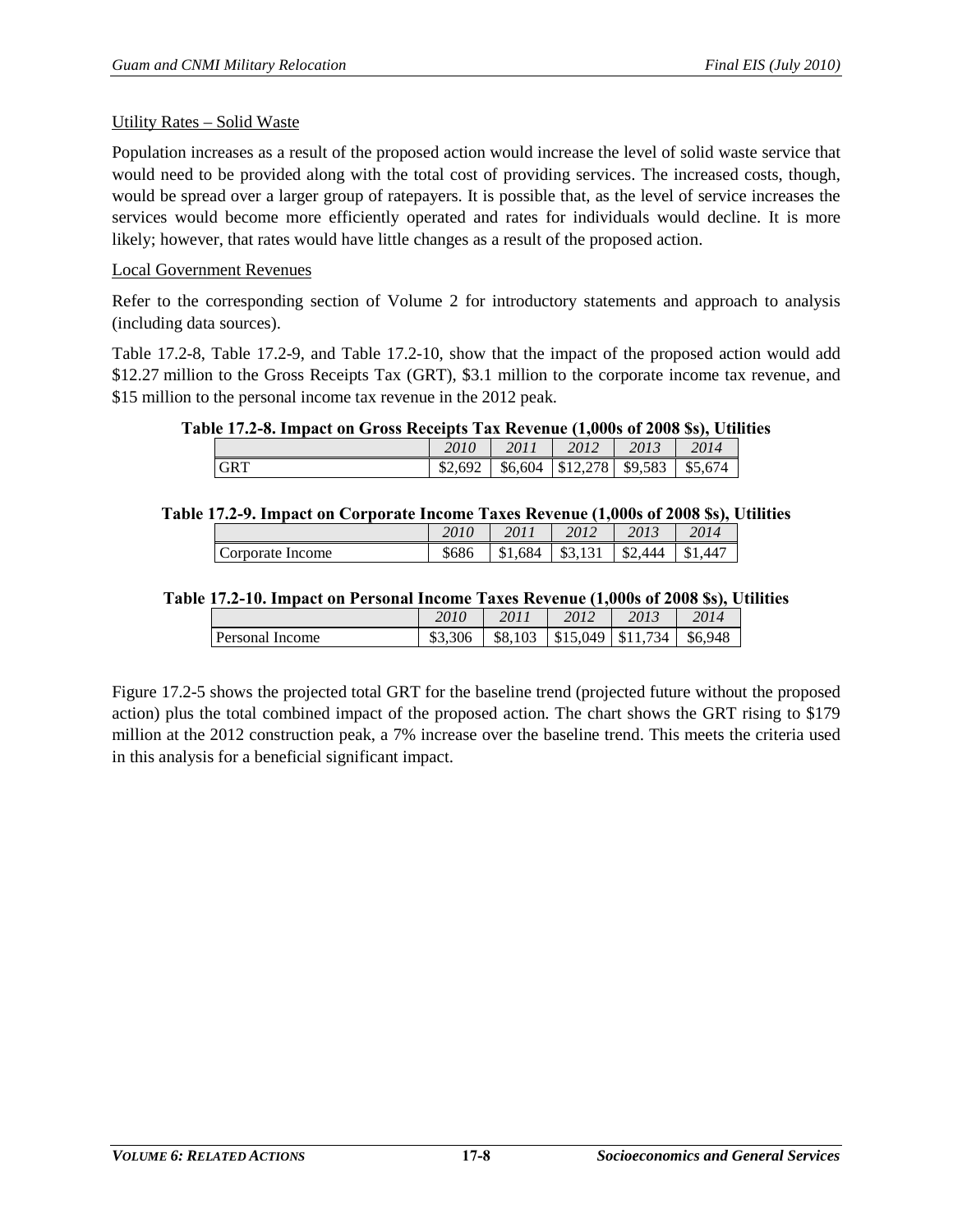

**Figure 17.2-5. Gross Receipts Tax Revenue With and Without Utilities**

<span id="page-8-0"></span>[Figure 17.2-6](#page-8-1) shows the projected total income tax revenue – corporate and personal income taxes – for the baseline trend plus the total combined impact of the proposed action. The chart shows the income tax revenue rising to \$259 million in 2012, an 8% increase over the baseline trend. This meets the criteria used in this analysis for a beneficial significant impact.



<span id="page-8-1"></span>**Figure 17.2-6. Income Taxes Revenue (Combined) With and Without Utilities**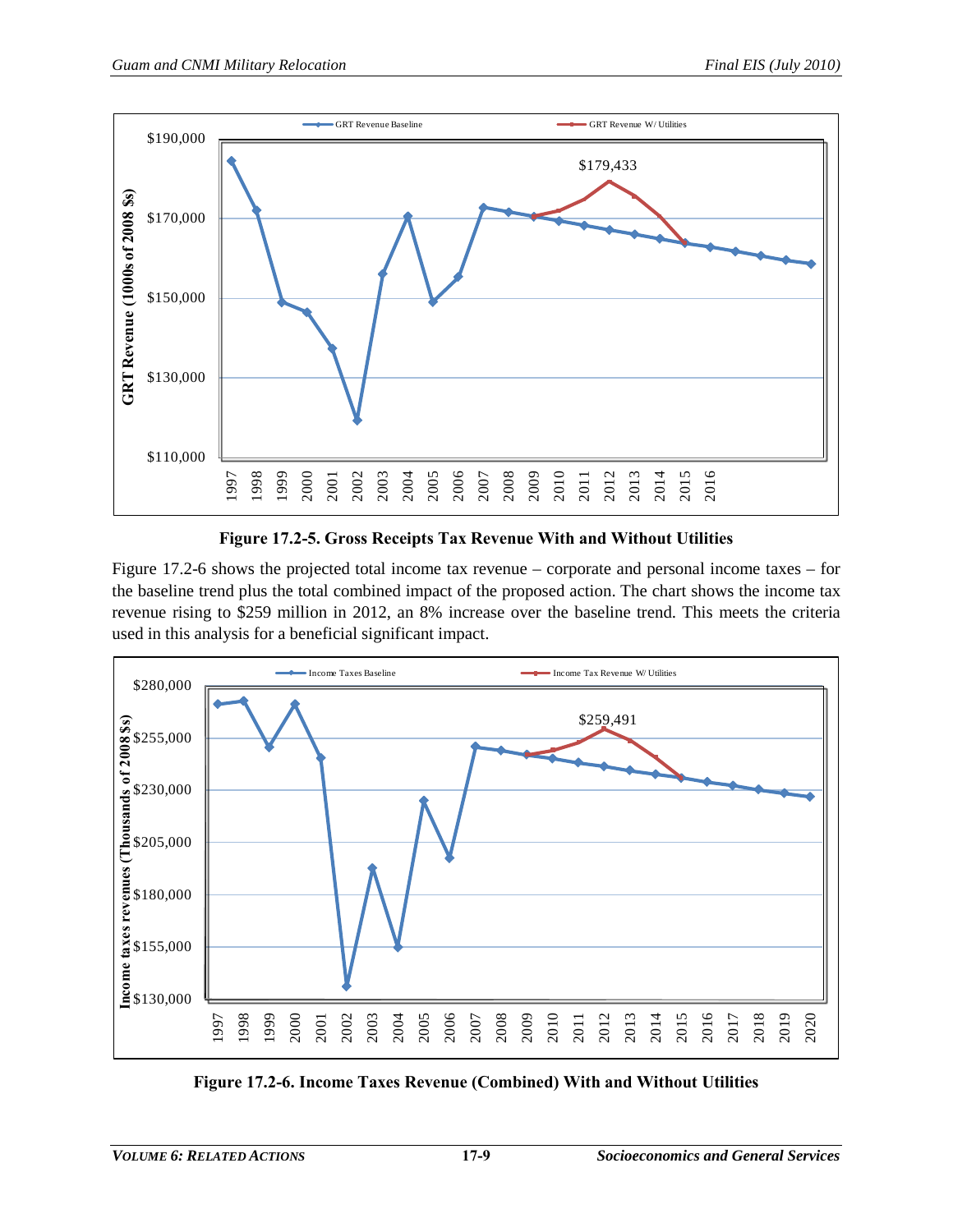## Gross Island Product

Refer to the corresponding section of Volume 2 for introductory statements and approach to analysis (including data sources).

<span id="page-9-0"></span>[Table 17.2-11](#page-9-0) shows the impact would add a peak amount of \$83 million to the Gross Island Product (GIP) in 2012.

| Table 17.2-11. Impact on Gross Island Product (Millions of 2008 \$s), Utilities |      |                           |  |  |
|---------------------------------------------------------------------------------|------|---------------------------|--|--|
|                                                                                 | 2010 | 2011   2012   2013   2014 |  |  |

| m<br>Impact<br>otai<br>J 10 | ሖ<br>J4J | ቀርረ<br>കാ | $\sim$ $\sim$<br>ახა | \$38 |
|-----------------------------|----------|-----------|----------------------|------|

[Figure 17.2-7](#page-9-1) shows the projected total GIP for the baseline trend (projected future without the proposed action) plus the total combined impact of the proposed action. The chart shows the GIP rising to just over \$5 billion in 2012. The 2012 impact on GIP of \$83 million represents a 2% increase over the baseline trend. This is a significant beneficial impact.



**Figure 17.2-7. Gross Island Product (Millions of 2008 \$s) With and Without Utilities** 

# <span id="page-9-1"></span>17.2.2.3 Public Service Impacts

Refer to the corresponding section of Volume 2 for introductory statements, approach to analysis (including data sources), and qualitative impact analysis. Some public service impacts associated with utilities alternatives are expected to be significant.

# Public Education

[Table 17.2-12](#page-10-0) shows the estimated number of key full time equivalent (FTE) professional staff required due to utilities projects. The peak requirement in 2012, stemming from construction direct and indirect impacts, is about 2% greater than baseline staffing levels for all the agencies listed below. By the criteria used for this analysis, this would be considered a significant (adverse) impact.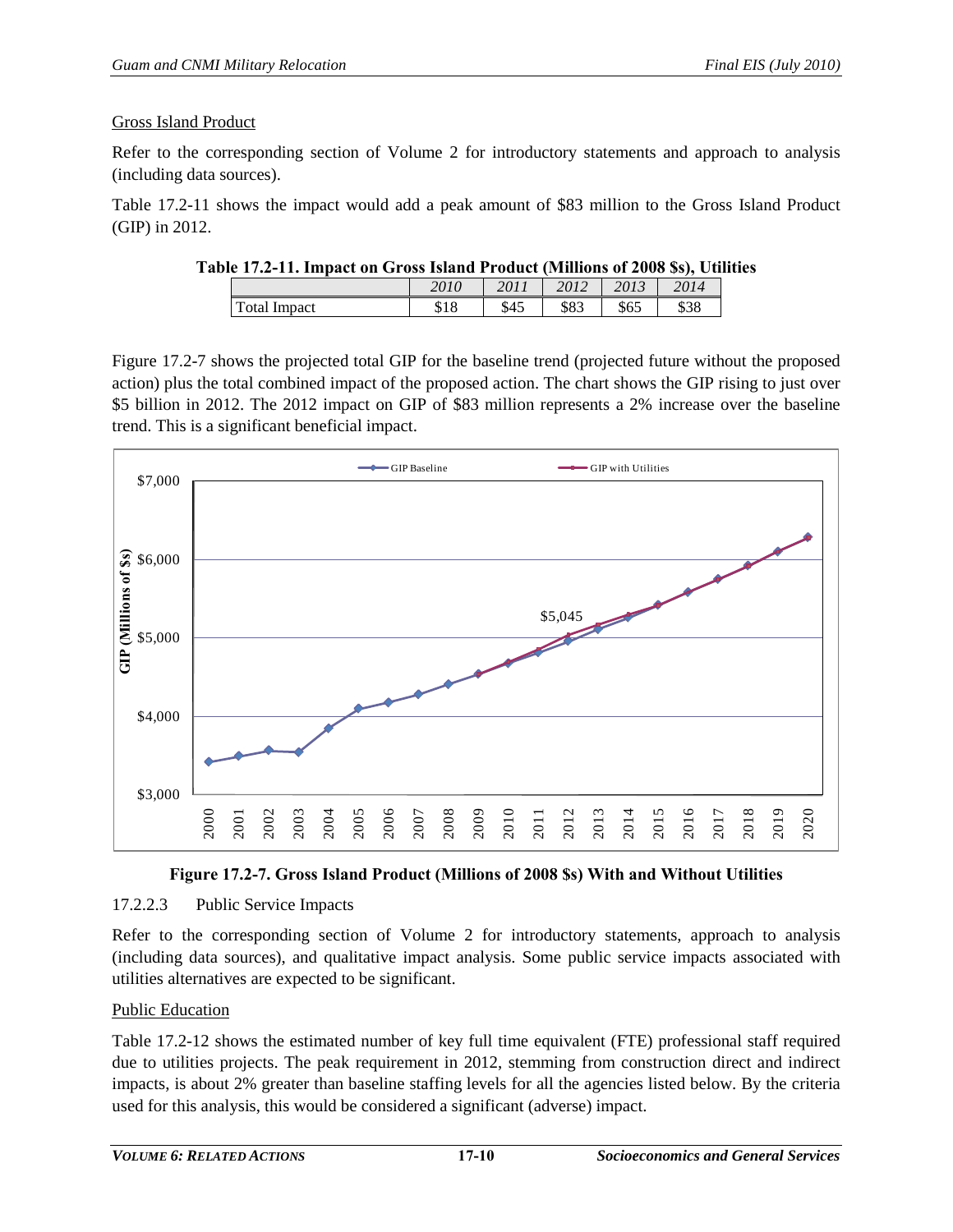<span id="page-10-0"></span>

|                                | 2010 | 2011 | 2012 | 2013 | 2014 |  |  |
|--------------------------------|------|------|------|------|------|--|--|
| <b>GPSS Elementary Schools</b> |      |      | 20   |      |      |  |  |
| <b>GPSS Middle Schools</b>     |      |      |      |      |      |  |  |
| <b>GPSS High Schools</b>       |      |      |      |      |      |  |  |
| <b>GCC</b>                     |      |      |      |      |      |  |  |
| UoG                            |      |      |      |      |      |  |  |

| Table 17.2-12. Additional Public Education Key Professionals Required, Utilities |  |  |
|----------------------------------------------------------------------------------|--|--|
|----------------------------------------------------------------------------------|--|--|

*Legend:* GCC = Guam Community College; GPSS = Guam Public School System; UoG = University of Guam.

#### Public Health and Human Services

Further discussion on public health implications can be found in Volume 6, Chapter 19, "Public Health and Safety."

[Table 17.2-13](#page-10-1) shows the estimated number of key FTE professional staff required due to the action. The peak requirement in 2012 is about 3% greater than reported baseline staffing levels for each agency listed in [Table 17.2-13.](#page-10-1) By the criteria used for this analysis, this would be considered a significant (adverse) impact.

<span id="page-10-1"></span>

| Table 17.2-13. Additional Public Health and Human Service Key Professionals Required, Utilities |
|-------------------------------------------------------------------------------------------------|
|-------------------------------------------------------------------------------------------------|

|                                                                                                           | 2010          | 2011 | 2012 | 2013 | 2014 |
|-----------------------------------------------------------------------------------------------------------|---------------|------|------|------|------|
| <b>GMHA</b> Physicians                                                                                    | 0.4           |      | 2    |      |      |
| <b>GMHA Nurses, Allied Health Professionals</b>                                                           |               |      | 10   |      |      |
| <b>GDPHSS Bureau of Primary Care Medical</b>                                                              | 0.2           |      |      |      |      |
| Providers and Nursing Staff                                                                               |               |      |      |      |      |
| <b>GDPHSS CDC Prevention Specialists</b>                                                                  | $0.2^{\circ}$ | 0.5  | 0.9  | 0.7  | 0.4  |
| <b>GDPHSS BFHNS Nursing Personnel</b>                                                                     | 0.1           | 0.3  | 0.6  | 0.5  | 0.3  |
| <b>GDMHSA Mental Health Professionals</b>                                                                 |               | 2    | 3    | 3    |      |
| <b>GDISID Social Workers and Counselors</b>                                                               | 0.1           | 0.2  | 0.4  | 0.3  | 0.2  |
| <i>Legend</i> : REHNS – Rureau of Eamily Health and Nursing Services: CDC – Communicable Disease Control: |               |      |      |      |      |

*Legend:* BFHNS = Bureau of Family Health and Nursing Services; CDC = Communicable Disease Control; GDISID = Guam Department of Integrated Services for Individuals with Disabilities; GDMHSA = Guam Department of Mental Health and Substance Abuse; GDPHSS = Guam Department of Public Health and Social Services; GMHA = Guam Memorial Hospital Authority.

#### Public Safety Services

Further discussion on public safety implications can be found in Volume 6, Chapter 19, "Public Health and Safety."

[Table 17.2-14](#page-11-0) shows the estimated number of key FTE professional staff required due to the action. The peak requirement in 2014, when the full effects of the action are added to ongoing construction, is about 2% greater than reported baseline staffing levels. By the criteria used for this analysis, this would be considered a significant (adverse) impact.

#### Other Selected General Services

[Table 17.2-15](#page-11-1) shows the estimated number of key FTE professional staff required due to the proposed action. The peak requirement in 2012 is about 2% greater than reported baseline staffing levels for each agency listed in [Table 17.2-15.](#page-11-1) By the criteria used for this analysis, this would be considered a significant (adverse) impact.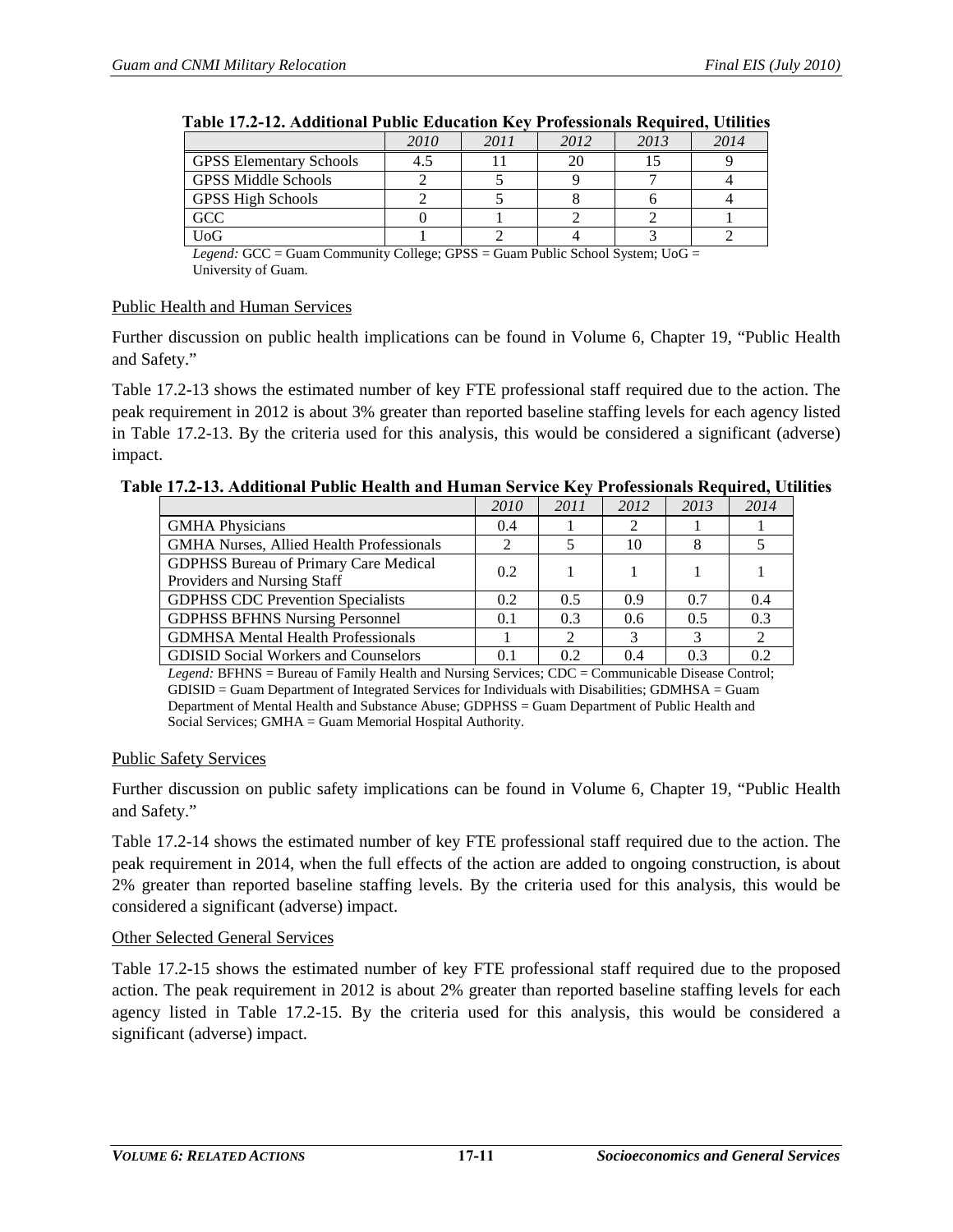<span id="page-11-0"></span>

|                                         | 2010      | 2011 | 2012 | 2013    | 2014 |
|-----------------------------------------|-----------|------|------|---------|------|
| <b>GPD Sworn Police Officers</b>        |           |      |      |         |      |
| <b>GFD Uniformed Fire Personnel</b>     |           |      |      |         |      |
| GDoC Custody and Security Personnel     |           |      |      |         |      |
| <b>GDYA Youth Service Professionals</b> | 0.4       |      |      |         |      |
| - -                                     | $-1$ $-1$ |      | $-$  | $- - -$ | .    |

|  | Table 17.2-14. Additional Public Safety Key Professionals Required, Utilities |
|--|-------------------------------------------------------------------------------|
|--|-------------------------------------------------------------------------------|

*Legend:* GDoC = Guam Department of Corrections; GDYA = Guam Department of Youth Affairs; GFD = Guam Fire Department; GPD = Guam Police Department.

#### <span id="page-11-1"></span>**Table 17.2-15. Additional Key Professionals Required for Selected Other General Services, Utilities**

|                               | 2010    | 2011      | 2012                  | 2013                 | 2014      |
|-------------------------------|---------|-----------|-----------------------|----------------------|-----------|
| <b>GDPR</b> Staffing          |         | 1.J       | $\sim$ $\sim$<br>ر. ک | 1.8                  |           |
| <b>PLS</b> Staffing           |         | 0.4       | 0.7                   | 0.6                  | 0.3       |
| Judiciary Judges              | $0.0\,$ | $\rm 0.1$ | ∩ำ<br>∪.∠             | V. I                 | $\rm 0.1$ |
| - - - - -<br>$\sim$<br>$\sim$ | $-$     | $ -$      | $-$                   | _ _ _ _ _ _ _<br>___ |           |

*Legend:* GDPR = Guam Department of Parks and Recreation; PLS = Public Library System.

#### Growth Permitting and Regulatory Agencies

[Table 17.2-16](#page-11-2) shows the estimated number of key FTE professional staff required due to the action. The peak requirement for most agencies is only slightly above reported baseline staffing levels, but for a few agencies with very small baseline staff levels even a small number represents a fairly high percentage increase. For example, the Alien Labor Processing and Certification Division peak value of 2.3 is 46% greater than the baseline level (just five positions), and the peak Guam Department of Parks and Recreation - Historic Preservation Office, number of 1.3 is 19% greater than baseline. Although the percentages vary by agency, the overall assessment would be one of less than significant impacts for the utilities alone.

**Table 17.2-16. Additional Growth Permitting Staff Required, Utilities**

<span id="page-11-2"></span>

|                                      | 2010 | 2011          | 2012 | 2013 | 2014 |
|--------------------------------------|------|---------------|------|------|------|
| <b>Guam DPW Permitting Staff</b>     | 0.0  | 0.0           | 0.0  | 0.0  | 0.0  |
| <b>GDLM</b> Permitting Staff         | 3.5  | 3.4           | 3.4  | 3.3  | 3.3  |
| <b>GEPA Permitting Staff</b>         | 1.1  | 1.2           | 7.2  | 6.4  | 5.6  |
| <b>CMP</b> Permitting Staff          | 1.4  | 1.4           | 1.7  | 1.3  | 1.1  |
| <b>GPA</b> Permitting Staff          | 0.3  | 0.6           | 0.8  | 0.6  | 0.3  |
| <b>GWA Permitting Staff</b>          | 0.6  | 2.8           | 2.1  | 1.4  | 0.3  |
| <b>GFD</b> Permitting Staff          | 0.0  | 0.1           | 0.1  | 0.1  | 0.0  |
| <b>GDPHSS</b> – DEH Permitting Staff | 0.1  | $0.2^{\circ}$ | 0.3  | 0.2  | 0.1  |
| GDPR - HPO Permitting Staff*         | 1.6  | 1.3           | 1.0  | 0.7  | 0.5  |
| GDoL - ALPCD Permitting Staff        | 1.0  | 1.5           | 2.3  | 0.0  | 0.0  |

*Legend:* ALPCD = Alien Labor Processing and Certification Division; CMP = Coastal Management Program; DEH = Division of Environmental Health; DPW = Department of Public Works; GDLM = Guam Department of Land Management; GDoL = Guam Department of Labor; GDPHSS = Guam Department of Public Health and Social Services; GDPR = Guam Department of Parks and Recreation; GEPA = Guam Environmental Protection Agency; GFD = Guam Fire Department; GPA = Guam Power Authority; GWA = Guam Waterworks Authority; HPO = Historic Preservation Office \* The Programmatic Agreement (further described in Volume 6, Chapter 14, Cultural

Resources) helps the HPO with staffing issues by streamlining the Section 106 process. Because staffing requirements to meet federal regulations would be reduced by this agreement, freeing up current staff to work on non-federal projects, the staffing requirements noted in this table may not be as high.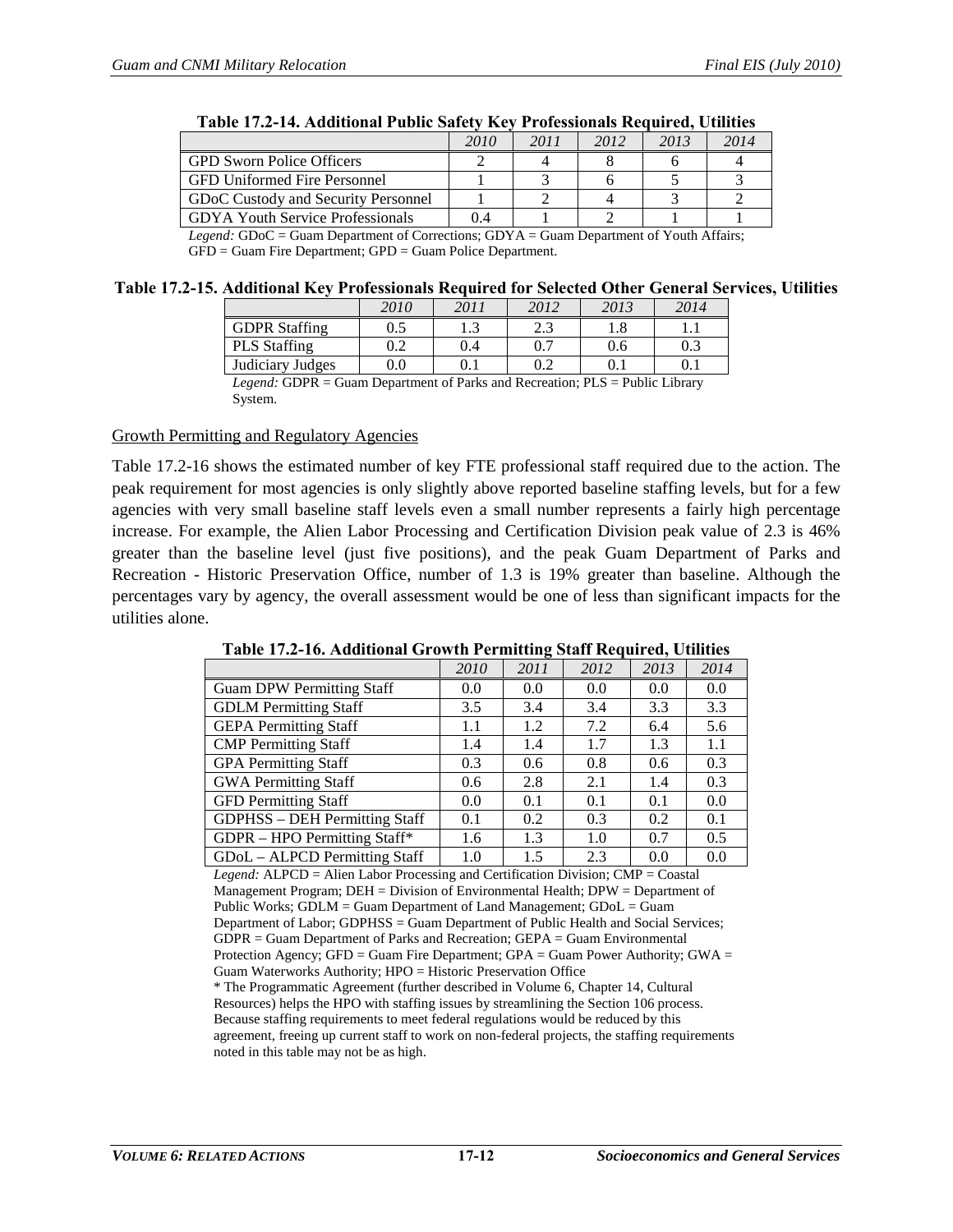# 17.2.2.4 Sociocultural Impacts

The sociocultural impacts associated with utilities alternatives are not expected to be significant, except as they contribute to the significant aggregate effects discussed in Volume 7.

## 17.2.2.5 Summary of Utilities Impacts

The economic activity from the proposed action would add about 4,580 residents to Guam's population at the 2012 construction peak for utilities work.

Including all the spin-off activity, the proposed action would provide jobs for about 3,330 civilian workers in 2012. Guam residents are estimated to capture about 270 of the direct onsite construction jobs for utilities at the 2012 peak, as well as approximately 170 spin-off jobs that year.

Civilian housing unit demand driven by the utilities work would peak at about 820 units in 2012.

Increased population related to the proposed action would place upward pressure on wastewater rates.

Although a more detailed fiscal impact assessment would be done by the Government of Guam (GovGuam) using output from this Environmental Impact Statement, preliminary estimates in this chapter suggest revenues from the three most important tax sources – gross receipts, corporate income, and personal income – would exceed \$30.4 million in 2012.

Guam's GIP, the total [market value](http://www.investorwords.com/2994/market_value.html) of all final [goods](http://www.investorwords.com/2209/goods.html) and [services](http://www.investorwords.com/6664/service.html) produced in a given year, would increase by \$83 million (2008 dollars) at the 2012 construction peak due to utilities.

GovGuam's public service agencies would need to make small but significant staffing increases to service new population associated with roadways construction. Most of these agencies would need to expand their services and staff by more than 2%.

Sociocultural impacts of utility construction would be negligible.

[Table 17.2-17](#page-13-0) summarizes the potential impacts and bullets with the rationale.

# <span id="page-12-0"></span>17.2.2.6 No-Action Alternative

The assumed no-action alternative is that all parts of the aggregate action, not just the proposed action covered in this Volume, but also other components addressed in other Volumes do not occur. Therefore, the no-action conclusions given below are identical to those in Volume 2 for the Marine Corps relocation and/or Volume 7 for the aggregate action. The references below to substantial impacts with the proposed action would apply more to those Volumes than to this Volume 6 covering the Utilities action, because Utilities impacts alone sometimes would not attain significance.

Unlike physical resources, socioeconomic systems do not tend to remain completely at baseline conditions if a proposed action is not implemented. Economies and population levels change for other reasons as well. The various foregoing exhibits showing baseline trends for economic and demographic variables indicate long-term trends expected to continue without the proposed action, and Volume 7 lists a number of specific socioeconomic changes expected to occur independent of the proposed action. Furthermore, the announcement of the proposed action has already had socioeconomic consequences, such that a 2010 decision not to follow through on the military relocation would have short-term effects associated with a reversal of those existing consequences.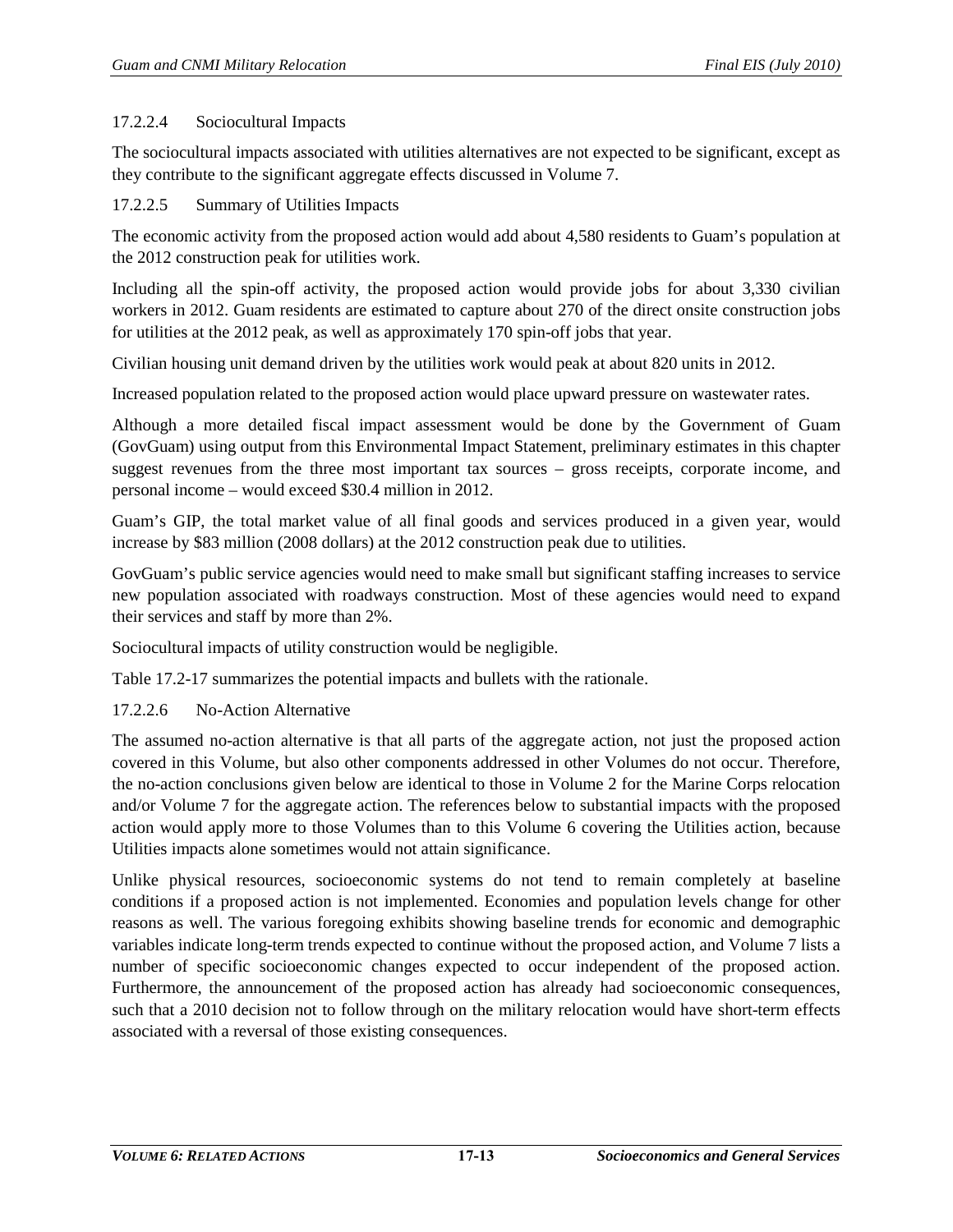<span id="page-13-0"></span>

| <b>Impact Area</b>        | <b>Utilities</b>                                                                                                                                                                                                                                                                                                                                                                                                                                                                                                                                                                                                                                                                                                                                                                                                                              |
|---------------------------|-----------------------------------------------------------------------------------------------------------------------------------------------------------------------------------------------------------------------------------------------------------------------------------------------------------------------------------------------------------------------------------------------------------------------------------------------------------------------------------------------------------------------------------------------------------------------------------------------------------------------------------------------------------------------------------------------------------------------------------------------------------------------------------------------------------------------------------------------|
| <b>Population Impacts</b> | Beneficial impact due to economic expansion fueled by increased population.<br>Significant impacts due to strains placed on government services and the social<br>fabric.                                                                                                                                                                                                                                                                                                                                                                                                                                                                                                                                                                                                                                                                     |
| <b>Economic Impacts</b>   | Beneficial impacts due to provision of permanent jobs on Guam.<br>$\bullet$<br>Beneficial impacts due to permanent infusion of income into the Guam economy.<br>Beneficial impacts due to increase in local government revenue.<br>Beneficial operational phase impacts due to permanent increased GIP strengthening<br>the Guam economy.<br>Beneficial impacts due to increased military service contract opportunities for local<br>Guam businesses.<br>Less than significant direct and indirect impact demand for civilian (private-market,<br>excluding temporary construction workforce housing) housing units peaking at 822<br>units in $2012$ .<br>No impact to standard of living from the proposed action construction or operation.<br>$\bullet$<br>No impact on tourism from the proposed action construction or operation.<br>٠ |
| Public Service Agencies   | Significant impacts due to difficulty in meeting fluctuating staffing requirements<br>during and following the construction phase with an existing environment of<br>staffing and budget shortfalls and recruitment complications.<br>Significant impact due to difficulty in recruiting and funding adequate staffing<br>$\bullet$<br>during operational phase.<br>Beneficial impact due to provision of additional jobs on Guam, if labor supply and<br>funding is available during operational phase.<br>Less than significant construction-related impacts to growth permitting and<br>regulatory agencies due to difficulty in meeting fluctuating staffing requirements<br>with an existing environment of staffing and budget shortfalls and recruitment<br>complications.                                                             |
| Sociocultural Impacts     | No impacts to crime and social order.<br>٠<br>No impacts to Chamorro issues.<br>٠<br>No impacts to community cohesion.<br>$\bullet$                                                                                                                                                                                                                                                                                                                                                                                                                                                                                                                                                                                                                                                                                                           |
| <b>Utility Rate Payer</b> | LSI<br>• Effects on ratepayers would be dependent upon renegotiations of Customer<br>Agreements and could be affected by more expensive system operations. It is also<br>possible that rates for some utilities could decline due to the increased customer<br>base.<br>SI<br>There would be impacts to the GWA wastewater systems that are not used by DoD<br>$\bullet$<br>but would have to service the added civilian populations from the construction<br>workforce and induced civilian growth. These systems are currently in need of<br>maintenance and upgrades, and these added populations would exacerbate the<br>urgency and size of the maintenance and upgrade items. This would likely put<br>upward pressure on wastewater rates for all current and future customers.                                                        |

| <b>Table 17.2-17. Summary of Potential Socioeconomic Impacts-Utilities</b> |  |  |  |
|----------------------------------------------------------------------------|--|--|--|
|----------------------------------------------------------------------------|--|--|--|

*Legend:* BI = Beneficial impact; DoD = Department of Defense; GIP = Gross Island Product; GWA = Guam Waterworks Authority;  $LSI = Less than significant impact; NI = No impact; SI-M = Significant impact mixed$  impact;  $SI-M = Significant impact$  mitigable to less than significant.

#### Population/Economic Impacts

In the short term, a decision not to implement the proposed action would deflate any current speculative activity attributable the proposed action. Real estate values in particular would likely drop, hurting investors but increasing the affordability of housing. The contrast between the business community's expectations and a negative Record of Decision would likely produce a period of pessimism about Guam's economic future, especially if the current national and international economic crisis has not yet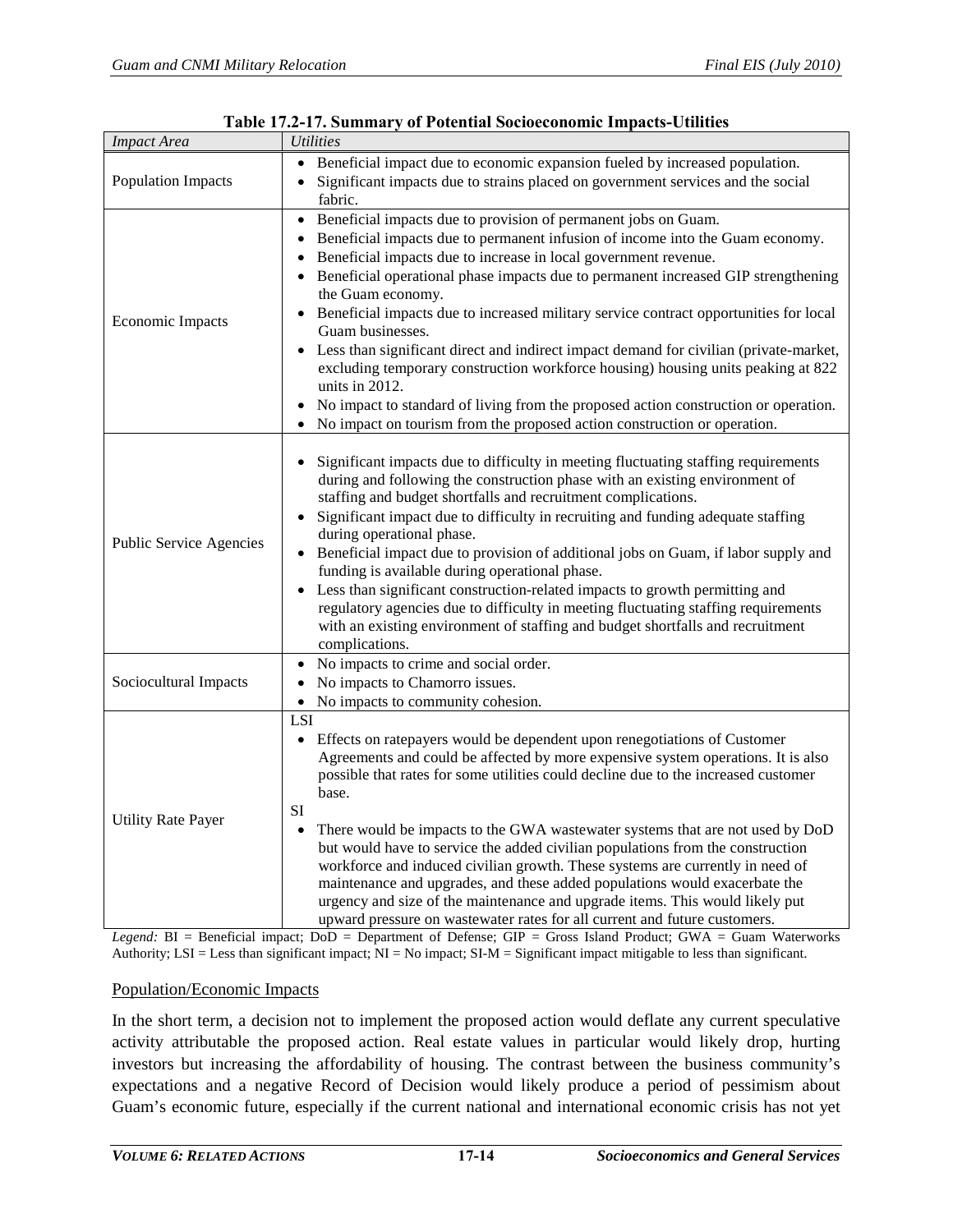abated. These effects, though, would be attributable to an unstable world economic landscape and poor decision making by investors – not to the proposed action.

Long term, the island's prospects would remain linked to international economic conditions and the health of its tourism industry. Conceivably, a smaller military profile might remove some barriers to growing the potential Chinese tourism market. Growth would resume, though probably with the same volatility experienced in recent decades.

### Public Service Impacts

In the case of the no-action alternative, the specific agencies discussed earlier in this chapter would not face the listed pressures to expand professional staffing, and agencies involved in planning and regulating growth would not experience such a sharp increase in workload. Although this was not specifically covered in the foregoing analysis, it may also be noted that agencies that are required to implement major infrastructure developments, such as the ports and highways, would have substantially more time to implement long-term plans rather than having to achieve much of their objectives over the next few years.

However, at the broader level, the no-action alternative and the elimination of prospective long-term revenues expected from the proposed action still would leave GovGuam agencies in the difficult financial condition described in Volume 2, Section 16.22.11. At least for the foreseeable future, this would negatively impact the various service agencies because of budget cuts, and would probably represent the most important overall consequence for GovGuam.

# Sociocultural Impacts

To the extent that Guam experiences job losses, crime rates may rise in the short term. The political attention given to some Chamorro issues would likely recede as the militarization of Guam is stabilized at something close to present levels. Military-civilian relations would likely remain at the current generally positive level.

The incentive for increased in-migration from the Freely Associated States of Micronesia would decrease, reducing sociocultural issues associated with assimilating that population. However, the current incentives for providing support to those populations, both on Guam and the Micronesian states, would also be lessened, with detrimental implications for both populations.

# 17.2.2.7 Utilities Proposed Mitigation Measures

A review of the above impacts shows that the proposed action has the potential to have primarily beneficial impacts or no impacts on Guam with the exception of population and public service agencies where the proposed action could have significant adverse impacts. Therefore, the mitigation measures identified below provide avenues to mitigate these adverse impacts while taking into account Guam's unique position as an isolated island economy.

[Table 17.2-18](#page-15-0) shows proposed mitigation measures related to power utilities.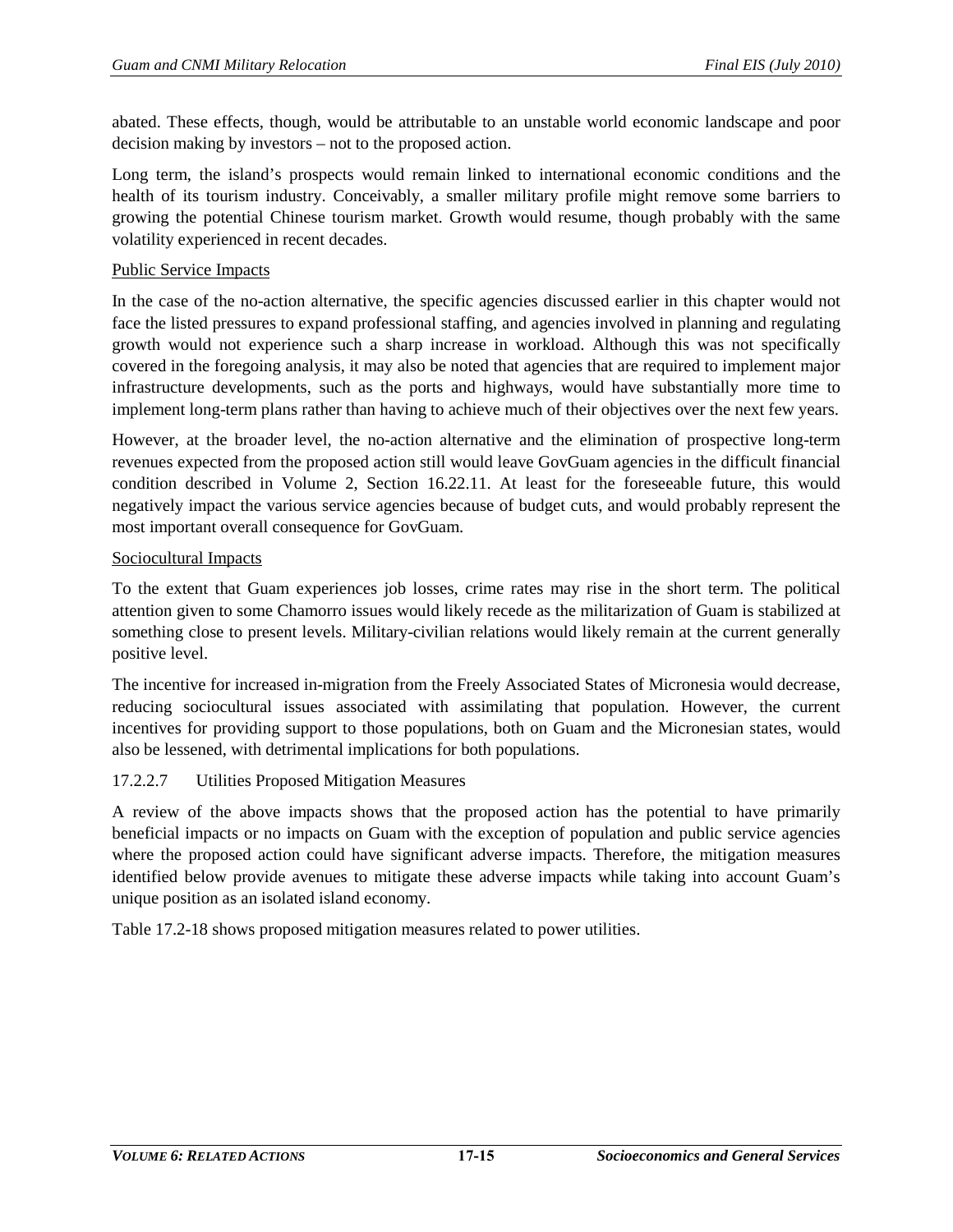<span id="page-15-0"></span>

| <b>Impact Area</b>      | radio 17.2 ro. 11 oposod mnugation moasures for cumues<br><b>Mitigation Measures</b>                                                                                                                                                                                                                                                                                                                                                                                                                                                                                                                                                                                                                                                                                                                                                                                                                                                                                                                                                                                                                                                                                                                                                                                                                                                                                                                                                                                                                                                                                                                                                                                                                                                                                                                                                                                                                                                                                                                                                                                                                                                                                                                                                                  |  |  |  |  |
|-------------------------|-------------------------------------------------------------------------------------------------------------------------------------------------------------------------------------------------------------------------------------------------------------------------------------------------------------------------------------------------------------------------------------------------------------------------------------------------------------------------------------------------------------------------------------------------------------------------------------------------------------------------------------------------------------------------------------------------------------------------------------------------------------------------------------------------------------------------------------------------------------------------------------------------------------------------------------------------------------------------------------------------------------------------------------------------------------------------------------------------------------------------------------------------------------------------------------------------------------------------------------------------------------------------------------------------------------------------------------------------------------------------------------------------------------------------------------------------------------------------------------------------------------------------------------------------------------------------------------------------------------------------------------------------------------------------------------------------------------------------------------------------------------------------------------------------------------------------------------------------------------------------------------------------------------------------------------------------------------------------------------------------------------------------------------------------------------------------------------------------------------------------------------------------------------------------------------------------------------------------------------------------------|--|--|--|--|
| Population              | The DoD would decrease the rapid population increase associated with the operations phase by<br>implementing force flow and adaptive program management. (See mitigation measures in<br>General category).                                                                                                                                                                                                                                                                                                                                                                                                                                                                                                                                                                                                                                                                                                                                                                                                                                                                                                                                                                                                                                                                                                                                                                                                                                                                                                                                                                                                                                                                                                                                                                                                                                                                                                                                                                                                                                                                                                                                                                                                                                            |  |  |  |  |
| Public Service Agencies | Continue to support existing DoD programs that contribute and/or donate excess equipment to<br>local agencies.<br>The DoD would continue to participate in CMTF to address community health needs such as<br>facilitating information sharing between military and civilian health agencies, including health<br>service needs data and health services utilization rates.<br>The DoD would coordinate with the Governor's Office of Community Affairs to facilitate<br>volunteer opportunities at Guam public service agencies for military personnel and their<br>dependents.<br>The DoD would assist by leading a federal inter-agency effort to identify other federal<br>programs and funding sources for GovGuam addressing the following:<br>a) Enhancement of GovGuam Tax Revenue Collection efficacy. For example, improved<br>revenue could be used to enhance recruitment and retention of the GovGuam work<br>force and contractual support;<br>b) Examination of currently existing caps on benefits such as Medicaid and Medicare, the<br>non-provision of benefits such as Supplemental Security Income benefits, and the<br>appropriateness of these caps and limits for Guam;<br>c) Increase of the number of Guam-based offices for the distribution of federal social<br>service support, and support of the work of GovGuam public service agencies;<br>d) Review and implementation of programs to assist the GovGuam's public agencies in<br>adapting to peaks in service population growth;<br>e) Provision of technical assistance for the development and implementation of a system<br>of interpreters and translators available for the interpreting and translating needs of the<br>GovGuam public service agencies, to facilitate timely and appropriate provision of<br>services for the English as a Second Language service population;<br>The development of AmeriCorps, Teach for America, National Health Service Corps<br>f)<br>programs, and other similar programs on Guam;<br>g) Improving the grant-writing capabilities within GovGuam agencies to improve<br>possibilities of attracting federal support programs;<br>h) Support for the recruitment of professionals during the construction phases of the |  |  |  |  |
|                         | proposed action for GovGuam public agency positions;<br>i) Support for the use of the Interagency Personnel Act to support identified GovGuam<br>agency personnel requirements, and/or<br>Provision to GovGuam of technical assistance for, and development and<br>$\mathbf{i}$<br>implementation of, comprehensive data collection systems focused on the following<br>topics:<br>1. GovGuam public services provided to Freely Associated States of Micronesia                                                                                                                                                                                                                                                                                                                                                                                                                                                                                                                                                                                                                                                                                                                                                                                                                                                                                                                                                                                                                                                                                                                                                                                                                                                                                                                                                                                                                                                                                                                                                                                                                                                                                                                                                                                      |  |  |  |  |
|                         | citizens to facilitate GovGuam access to Compact Impact and other related<br>funding;<br>2. GovGuam agency services provided to military individuals to facilitate<br>GovGuam access of TRICARE and other related funding;<br>3. GovGuam public health agency patient information, records, and services<br>accessed to facilitate appropriate care administered in a timely manner; and<br>4. GovGuam public agency billing systems to facilitate GovGuam collection of<br>payment for services.                                                                                                                                                                                                                                                                                                                                                                                                                                                                                                                                                                                                                                                                                                                                                                                                                                                                                                                                                                                                                                                                                                                                                                                                                                                                                                                                                                                                                                                                                                                                                                                                                                                                                                                                                     |  |  |  |  |

**Table 17.2-18. Proposed Mitigation Measures for Utilities**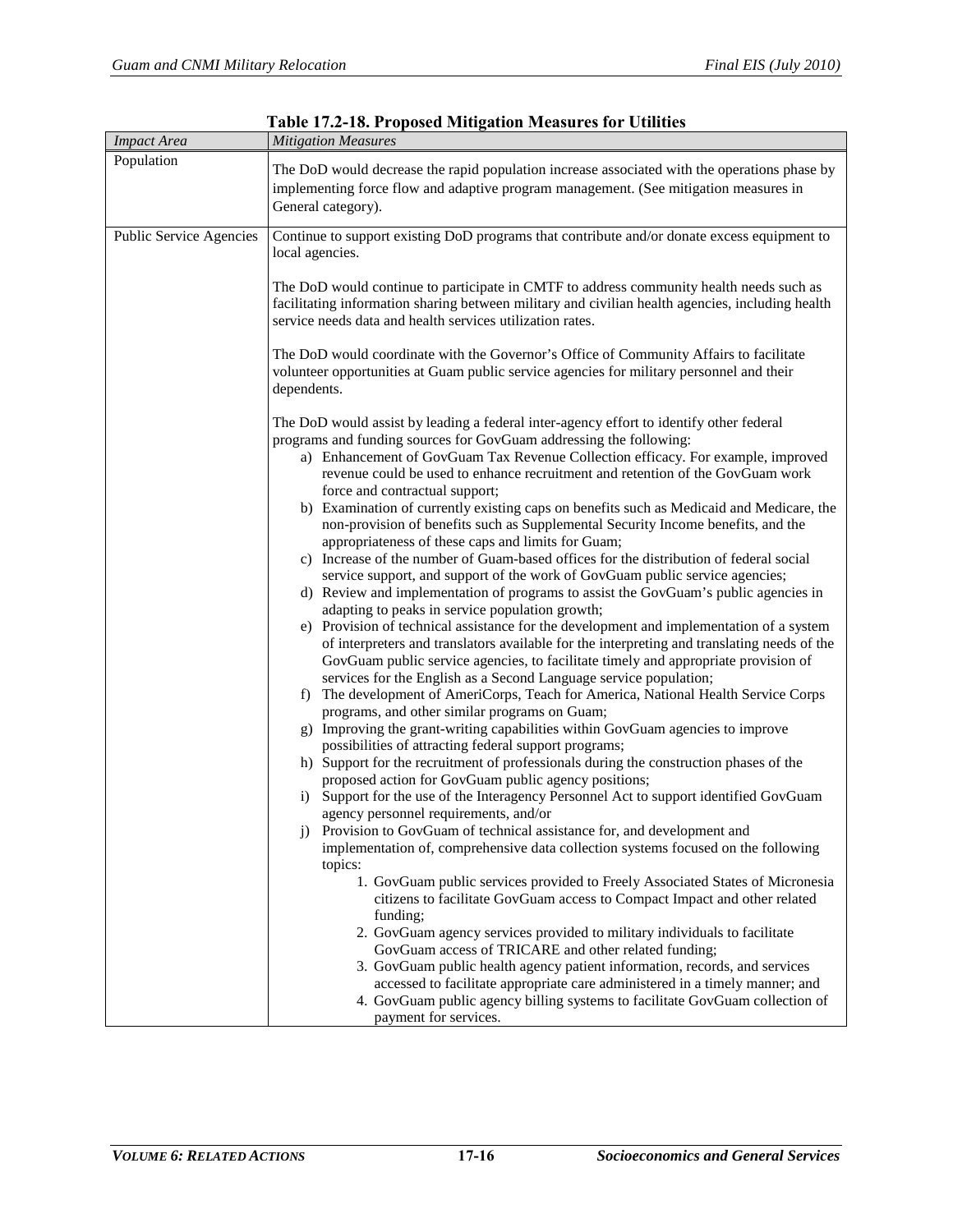# **17.2.3 Roadway Projects**

17.2.3.1 Alternative 1

North

# *Effects on Neighborhoods and Businesses*

Community cohesion addresses the degree to which residents have senses of belonging to their neighborhood or experience attachment to community groups and institutions as a result of continued association over time. Possible community cohesion impacts of a project include effects on interactions among persons and social groups, whether certain people would be isolated from others, and the perceived impact on community quality of life.

Within the North Region, Alternative 1 would include roadway widening, pavement strengthening, and intersection improvement activities. Most of these roadway improvements would primarily occur within the existing right-of-way (ROW); therefore, they would not constitute any new physical or psychological barriers that would divide, disrupt, or isolate neighborhoods, individuals, or community focal points in the corridor. At certain locations, roadway improvements would require the acquisition of additional ROW that may result in effects on community cohesion.

# *Property Acquisition and Relocation*

[Table 17.2-19](#page-17-0) summarizes ROW acquisitions and residential and non-residential relocations associated with the GRN projects. Federal and state laws require consistent and fair treatment of owners of the property to be acquired, including just compensation for their property. Uniform and equitable treatment of displaced persons or businesses is also required by these laws. For purposes of presenting a conservative analysis, properties or easements are assumed to be acquired permanently. During final engineering, it may be determined that some parcels can be leased during construction, avoiding permanent displacement impacts. In addition, the number of acquisitions and easements required could decrease during final design and engineering, as could the amount of land required from individual parcels. Estimates presented here are assumed to represent the "maximum potential adverse effect" and are based on preliminary engineering ROW documents.

Within the North Region, Alternative 1 would require the acquisition of approximately 82 acres (ac) (33 hectares [ha]) of land area. Approximately 22 ac (9 ha) of residential property would be acquired. As shown in [Table 17.2-19,](#page-17-0) approximately 20 residential units would be subject to relocation in the region. Based on the 2000 U.S. Census Bureau data for the average persons per household for the North Region (4.26 persons per household), the estimated number of persons displaced would be 85.

In this region, the proposed GRN projects would require acquisition of approximately 13 ac (5 ha) of nonresidential property and the relocation of approximately four non-residential or business units. In addition, approximately 47 ac (19 ha) of military-owned land within the North Region would be acquired.

Businesses identified for possible acquisition in the North Region include a fast-food restaurant, a convenience/outdoor supply store, and two storage facilities. These businesses would be subjected to a primary field survey to determine their general characteristics. Full assessment of all affected residential and non-residential uses would be obtained prior to their acquisition to determine their specific characteristics and values.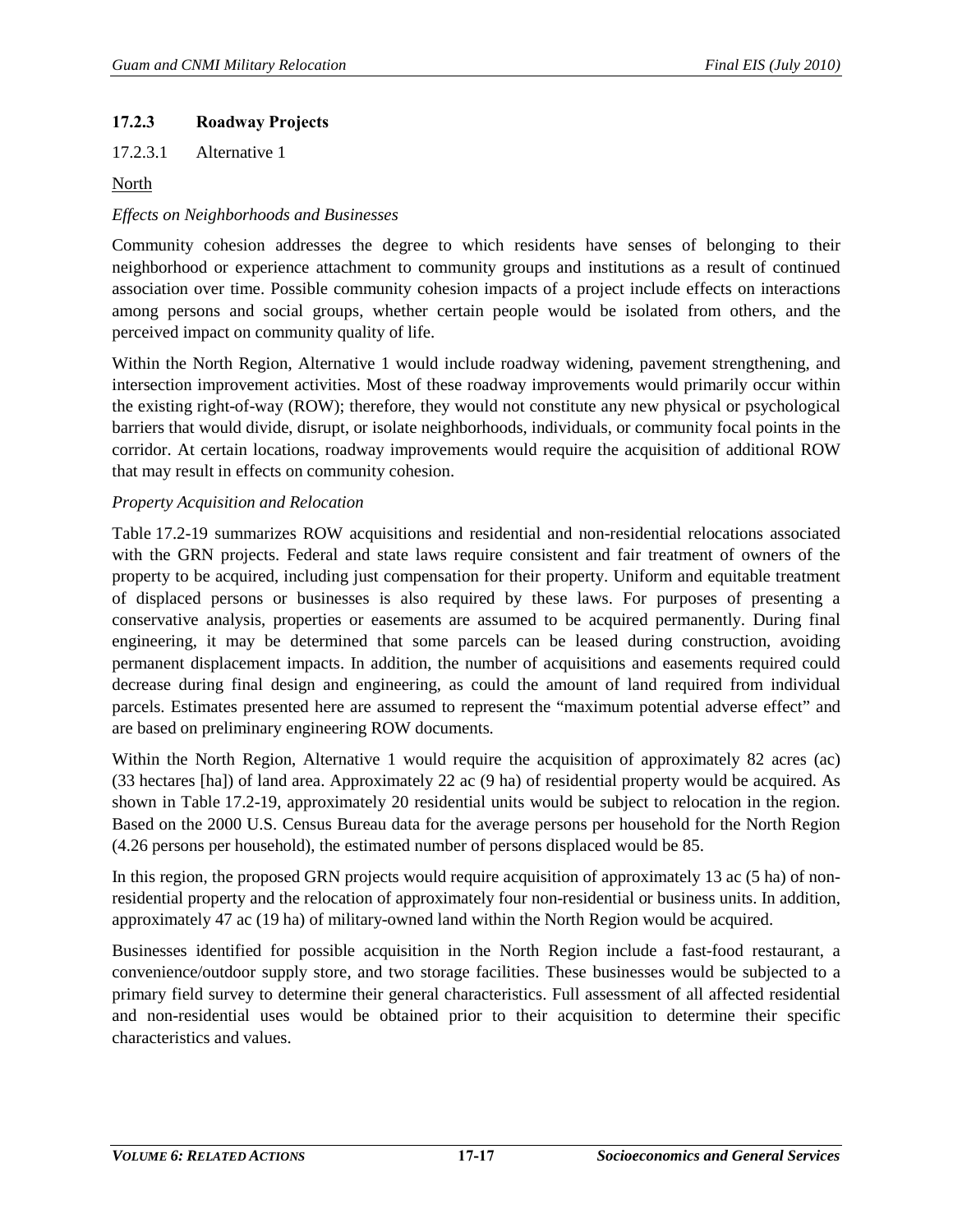|                             |                |                | Total Est.       |                  |                | Total Est.       |                  |
|-----------------------------|----------------|----------------|------------------|------------------|----------------|------------------|------------------|
|                             | Total          |                | Business/        |                  |                | Business/        |                  |
|                             | Est.           | Total Est.     | Non-             | Total Est.       | Total Est.     | Non-             |                  |
|                             | Land           | Residential    | Residential      | Military         | Residential    | Residential      | Total            |
|                             | Area           | Acquisition    | Acquisition      | Acquisition      | Relocations    | Relocations      | Estimated        |
| <i>Alternatives</i>         | (acres)        | (acres)        | (acres)          | (acres)          | (Units)        | (Units)          | Residents*       |
| <b>Alternative 1</b>        |                |                |                  |                  |                |                  |                  |
| North Region                | 82             | 22             | 13               | 47               | 20             | 4                | 85               |
| <b>Central Region</b>       | 74             | 42             | 10               | 22               | 51             | 7                | 184              |
| Apra Harbor Region          | 16             | 16             | $\mathbf{0}$     | $\overline{0}$   | $\overline{0}$ | $\overline{0}$   | $\boldsymbol{0}$ |
| South Region                | $\overline{0}$ | $\overline{0}$ | $\overline{0}$   | $\mathbf{0}$     | $\overline{0}$ | $\overline{0}$   | $\overline{0}$   |
| <b>Alternative 1 Totals</b> | 172            | 80             | 23               | 69               | 71             | 11               | 269              |
| <b>Alternative 2</b>        |                |                |                  |                  |                |                  |                  |
| North Region                | 82             | 22             | 13               | 47               | 20             | $\overline{4}$   | 85               |
| <b>Central Region</b>       | 74             | 42             | 10               | 22               | 51             | $\overline{7}$   | 184              |
| Apra Harbor Region          | 16             | 16             | $\mathbf{0}$     | $\boldsymbol{0}$ | $\mathbf{0}$   | $\boldsymbol{0}$ | $\boldsymbol{0}$ |
| South Region                | $\overline{0}$ | $\mathbf{0}$   | $\overline{0}$   | $\boldsymbol{0}$ | $\mathbf{0}$   | $\boldsymbol{0}$ | $\boldsymbol{0}$ |
| <b>Alternative 2 Totals</b> | 172            | 80             | 23               | 69               | 71             | 11               | 269              |
| <b>Alternative 3</b>        |                |                |                  |                  |                |                  |                  |
| North Region                | 71             | 22             | $\overline{2}$   | 47               | 20             | $\overline{4}$   | 85               |
| <b>Central Region</b>       | 84             | 42             | 20               | 22               | 51             | 7                | 184              |
| Apra Harbor Region          | 16             | 16             | $\mathbf{0}$     | $\boldsymbol{0}$ | $\mathbf{0}$   | $\mathbf{0}$     | $\boldsymbol{0}$ |
| South Region                | $\overline{0}$ | $\mathbf{0}$   | $\boldsymbol{0}$ | $\mathbf{0}$     | $\overline{0}$ | $\boldsymbol{0}$ | $\overline{0}$   |
| <b>Alternative 3 Totals</b> | 171            | 80             | 22               | 69               | 71             | 11               | 269              |
| <b>Alternative 8</b>        |                |                |                  |                  |                |                  |                  |
| North Region                | 82             | 22             | 13               | 47               | 20             | $\overline{4}$   | 85               |
| <b>Central Region</b>       | 75             | 42             | 10               | 23               | 51             | $\overline{7}$   | 184              |
| Apra Harbor Region          | 16             | 16             | $\overline{0}$   | $\overline{0}$   | $\overline{0}$ | $\overline{0}$   | $\mathbf{0}$     |
| South Region                | $\overline{0}$ | $\Omega$       | $\overline{0}$   | $\overline{0}$   | $\overline{0}$ | $\boldsymbol{0}$ | $\overline{0}$   |
| <b>Alternative 8 Totals</b> | 173            | 80             | 23               | 70               | 71             | 11               | 269              |

#### <span id="page-17-0"></span>**Table 17.2-19. Summary of Right-of-Way Acquisitions and Estimated Residential and Nonresidential Relocations**

*Note:* \* Estimate based on 2000 U.S. Census Bureau data for each region (North 4.26; Central 3.61 persons per household). *Source:* Parsons.

# *Public Services and Facilities Impacts*

No adverse effects on the public services and facilities identified within the GRN study area are anticipated.

# *Best Management Practices/Proposed Mitigation Measures*

*Relocation Assistance Program and Relocation Resources*. All property acquisitions would be completed in compliance with the Uniform Relocation Assistance and Real Property Acquisition Policies of 1970 (Uniform Relocation Act) and Title VI of the Civil Rights Act of 1964. The Uniform Relocation Act requires that no person shall be displaced until adequate, decent, safe, and sanitary housing is made available. The acquisition and relocation program would be conducted in accordance with 49 Code of Federal Regulations Part 24, and relocation resources are available to all residential and business relocatees without discrimination. Information about project relocation assistance would be made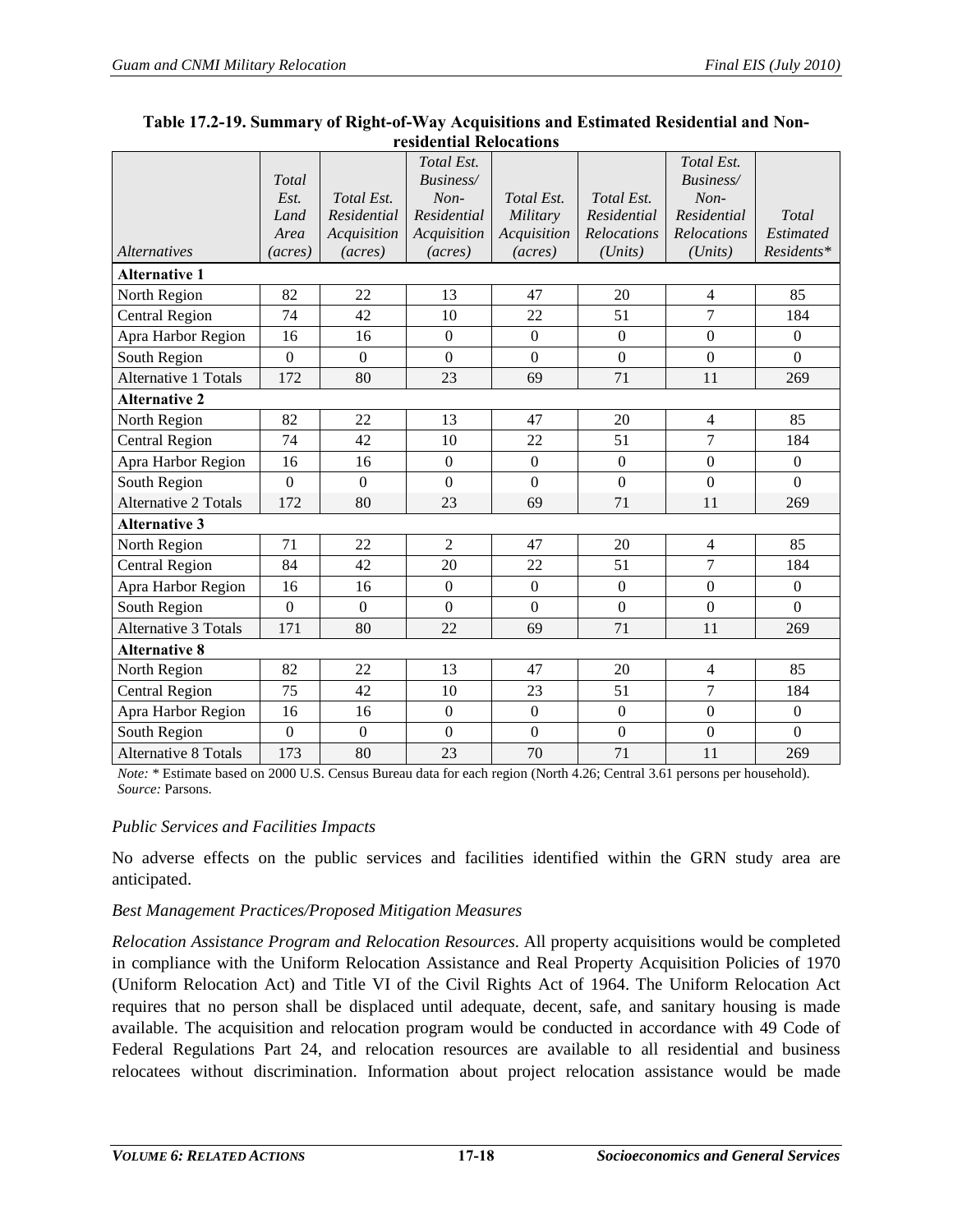available during a public involvement process. Affected individuals would be contacted personally, and all benefits and services of the program would be made available to them.

No mitigation measures are required.

#### Central

### *Effects on Neighborhoods and Businesses*

Within the Central Region, Alternative 1 would include roadway widening, roadway alignments, pavement strengthening, intersection improvements, or bridge replacements. Most of these roadway improvements would primarily occur within the existing ROW; therefore, they would not constitute any new physical or psychological barriers that would divide, disrupt, or isolate neighborhoods, individuals, or community focal points in the corridor. At certain locations, roadway improvements would require the acquisition of additional ROW that may result in community cohesion effects.

#### *Property Acquisition and Relocation*

Within the Central Region, Alternative 1 would require the acquisition of approximately 74 ac (30 ha) of land area. Approximately 42 ac (17 ha) of residential property would be acquired. As shown in [Table 17.2-19,](#page-17-0) approximately 51 residential units would be subject to relocation in the region. The estimated number of persons displaced would be 184, based on the 2000 U.S. Census Bureau average persons per household for the Central Region (3.61 persons per household).

In this region, the proposed GRN projects would require acquisition of approximately 10 ac (4 ha) of nonresidential property and the relocation of approximately seven non-residential or business units. In addition, approximately 22 ac (9 ha) of military-owned land within the Central Region would be acquired.

Businesses identified for possible acquisition include three fast-food restaurants, one office space, one gas station, and one rental car office. These businesses would be subjected to a primary field survey to determine their general characteristics. Full assessment of all affected residential and non-residential uses would be obtained prior to their acquisition to determine their specific characteristics and values.

#### *Public Services and Facilities Impacts*

No adverse effects on public services and facilities identified within the GRN study area are anticipated.

#### *Best Management Practices/Proposed Mitigation Measures*

Best Management Practices (BMPs) and mitigation measures would be similar to those described for the North Region.

#### Apra Harbor

#### *Effects on Neighborhoods and Businesses*

Within the Apra Harbor Region, roadway improvements under Alternative 1 would include pavement strengthening and intersection improvements. These roadway improvements would primarily occur within the existing ROW; therefore, they would not constitute any new physical or psychological barriers that would divide, disrupt, or isolate neighborhoods, individuals, or community focal points in the corridor.

#### *Property Acquisition and Relocation*

Within the Apra Harbor Region, Alternative 1 would require the acquisition of 16 ac (6 ha) of land area that is zoned for residential uses. As shown in [Table 17.2-19,](#page-17-0) no residential units and/or residents would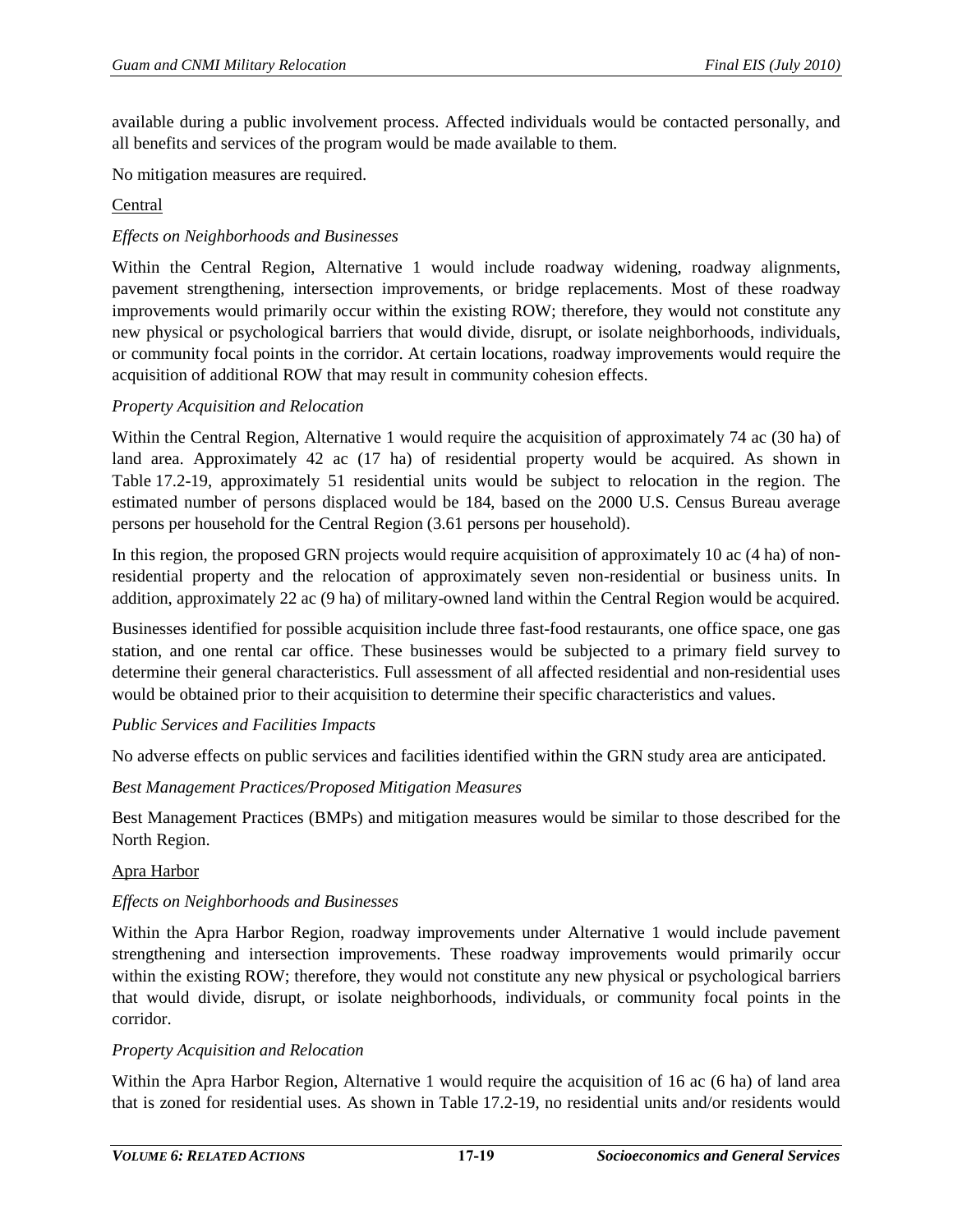be subject to relocation in this region. In this region, the proposed GRN projects would not require acquisition of non-residential or military-owned property, as shown in [Table 17.2-19.](#page-17-0)

There would be no non-residential and/or business relocations in this region.

*Public Services and Facilities Impacts*

No public services and facilities identified within the GRN study area would be affected in this region.

#### *Proposed Mitigation Measures*

Mitigation measures would be similar to those described for the North Region.

#### South

#### *Effects on Neighborhoods and Businesses*

Within the South Region, roadway improvements under Alternative 1 would include pavement strengthening and intersection improvements. These improvement projects would primarily occur within the existing ROW; therefore, they would not constitute any new physical or psychological barriers that would divide, disrupt, or isolate neighborhoods, individuals, or community focal points in the corridor.

#### *Property Acquisition and Relocation*

As listed in [Table 17.2-19,](#page-17-0) no residential or non-residential units would be relocated, and no lands would be acquired.

#### *Public Services and Facilities Impacts*

No public services and facilities identified within the GRN study area would be affected in this region.

*Best Management Practices/Proposed Mitigation Measures*

No BMPs or mitigation measures are required.

17.2.3.2 Alternative 2

North

#### *Effects on Neighborhoods and Businesses*

Under Alternative 2, impacts for this region would be identical to those of the North Region under Alternative 1.

*Property Acquisition and Relocation* 

Property acquisition and relocation impacts would be the same as those under Alternative 1.

*Public Services and Facilities Impacts*

Impacts to public services and community facilities would be the same as those under Alternative 1.

*Best Management Practices/Proposed Mitigation Measures*

BMPs and mitigation measures would be similar to those described under Alternative 1.

Central

#### *Effects on Neighborhoods and Businesses*

Under Alternative 2, impacts for this region would be identical to those of the Central Region under Alternative 1.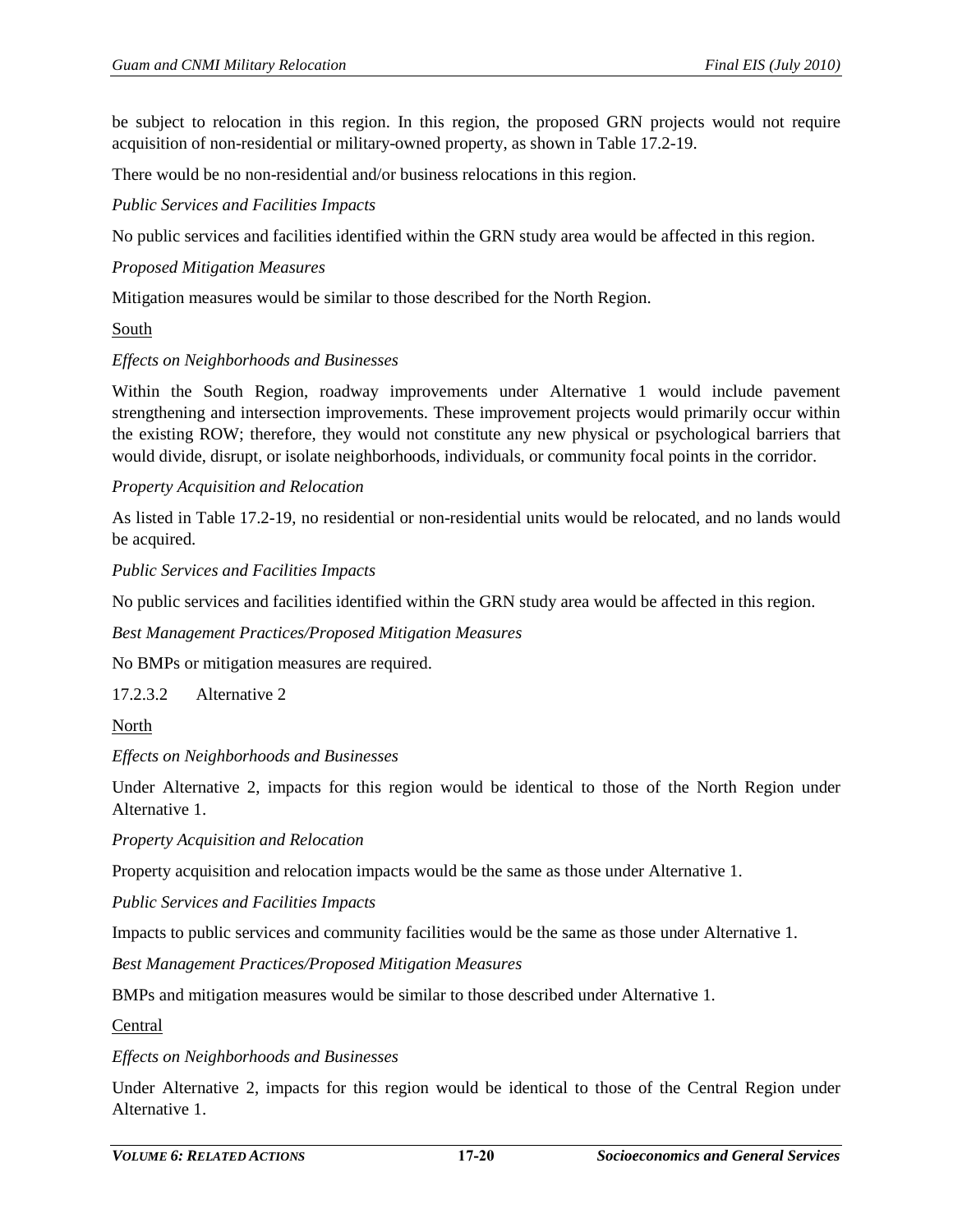#### *Property Acquisition and Relocation*

Property acquisition and relocation impacts would be the same as those under Alternative 1.

*Public Services and Facilities Impacts*

Impacts to public services and community facilities would be the same as those under Alternative 1.

*Best Management Practices/Proposed Mitigation Measures*

BMPs and mitigation measures would be similar to those described under Alternative 1.

#### Apra Harbor

#### *Effects on Neighborhoods and Businesses*

Under Alternative 2, impacts for this region would be identical to those of the Apra Harbor Region under Alternative 1.

#### *Property Acquisition and Relocation*

Property acquisition and relocation impacts would be the same as those for the Apra Harbor Region under Alternative 1.

*Public Services and Facilities Impacts*

Impacts to public services and community facilities would be the same as those under Alternative 1.

*Best Management Practices/Proposed Mitigation Measures*

BMPs and mitigation measures would be similar to those described under Alternative 1.

#### South

#### *Effects on Neighborhoods and Businesses*

Under Alternative 2, impacts for this region would be identical to those of the South Region under Alternative 1.

#### *Property Acquisition and Relocation*

Property acquisition and relocation impacts would be the same as those for the South Region under Alternative 1.

*Public Services and Facilities Impacts*

Impacts to public services and community facilities would be the same as those under Alternative 1.

*Best Management Practices/Proposed Mitigation Measures*

No BMPs or mitigation measures are required.

17.2.3.3 Alternative 3

North

#### *Effects on Neighborhoods and Businesses*

Within the North Region, Alternative 3 would include roadway widening, pavement strengthening, and intersection improvement activities. Most of these roadway improvements would primarily occur within the existing ROW; therefore, they would not constitute any new physical or psychological barriers that would divide, disrupt, or isolate neighborhoods, individuals, or community focal points in the corridor. At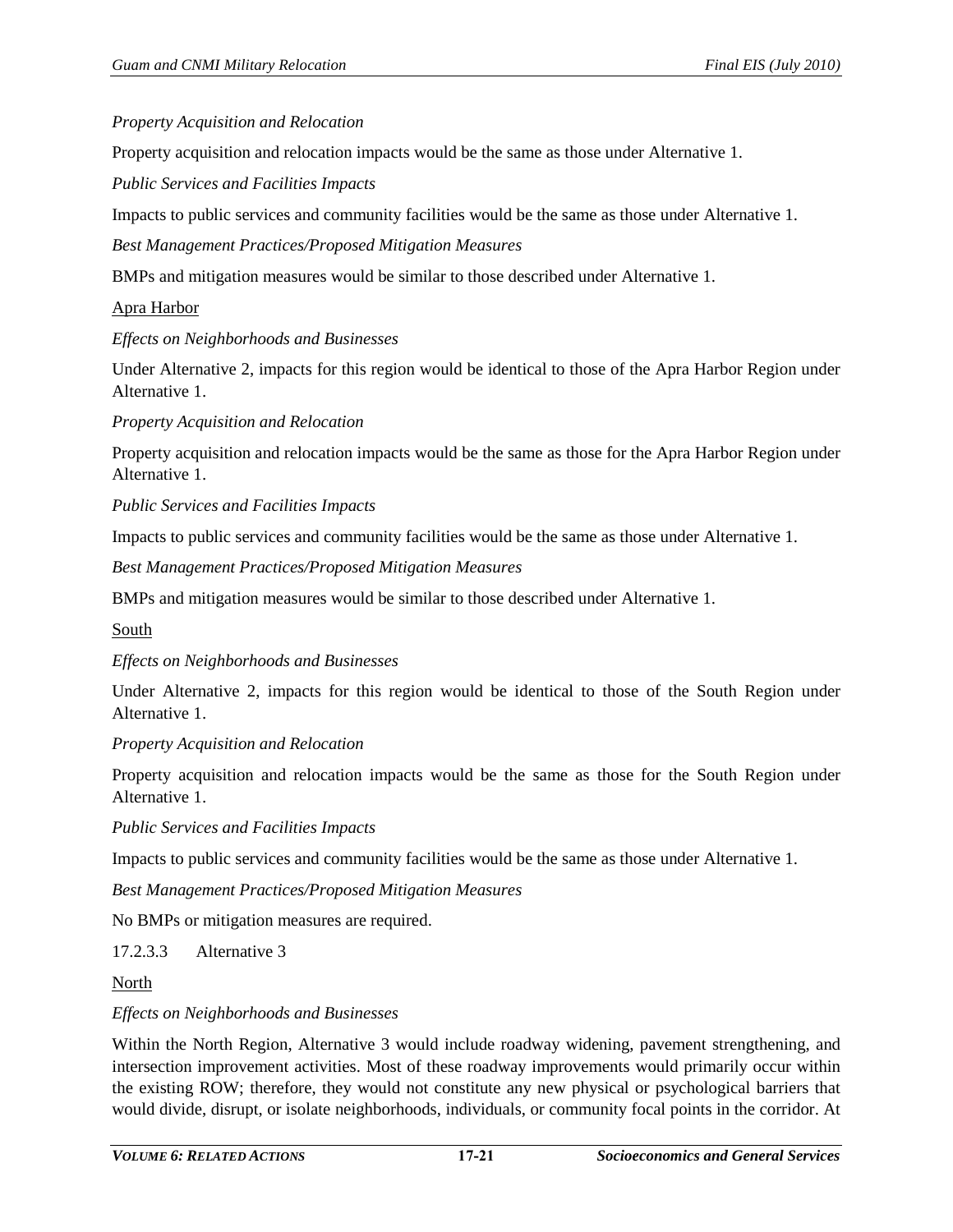certain locations, roadway improvements would require the acquisition of additional ROW that may result in community cohesion effects.

# *Property Acquisition and Relocation*

Within the North Region, Alternative 3 would require the acquisition of approximately 71 ac (29 ha) of land area. Approximately 22 ac (9 ha) of residential property would be acquired in this region. As shown in [Table 17.2-19,](#page-17-0) approximately 47 residential units would be subject to relocation in the region. Based on the 2000 U.S. Census Bureau data for the average persons per household for the North Region (4.26 persons per household), the estimated number of persons displaced would be 85.

In this region, the proposed GRN projects would require the acquisition of approximately 2.0 ac (0.8 ha) of non-residential property and the relocation of approximately four non-residential or business units. In addition, approximately 47 ac (19 ha) of military-owned land within the North Region would be acquired.

Businesses identified for possible acquisition in the North Region include one fast-food restaurant, one convenience/outdoor supply store, and two storage facilities. These businesses would be subjected to a primary field survey to determine their general characteristics. Full assessment of all affected residential and non-residential uses would be obtained prior to their acquisition to determine their specific characteristics and values.

# *Public Services and Facilities Impacts*

No adverse effects on public services and facilities identified within the GRN study area are anticipated.

# *Best Management Practices/Proposed Mitigation Measures*

BMPs and mitigation measures would be similar to those described under Alternative 1.

# **Central**

# *Effects on Neighborhoods and Businesses*

Within the Central Region, Alternative 3 would include roadway widening, roadway alignments, pavement strengthening, intersection improvements, or bridge replacements. Most of these roadway improvements would primarily occur within the existing ROW; therefore, they would not constitute any new physical or psychological barriers that would divide, disrupt, or isolate neighborhoods, individuals, or community focal points in the corridor. At certain locations, roadway improvements would require the acquisition of additional ROW that may result in community cohesion effects.

# *Property Acquisition and Relocation*

Within the Central Region, Alternative 3 would require the acquisition of approximately 84 ac (34 ha) of land area. Approximately 42 ac (17 ha) of residential property would be acquired. As shown in [Table 17.2-19,](#page-17-0) approximately 51 residential units would be subject to relocation in the region. The estimated number of persons displaced would be 184, based on the 2000 U.S. Census Bureau average persons per household for the Central Region (3.61 persons per household).

In this region, the proposed GRN projects would require acquisition of approximately 20 ac (8 ha) of nonresidential property and the relocation of approximately seven non-residential or business units. In addition, approximately 22 ac (9 ha) of military-owned land within the Central Region would be acquired.

Businesses identified for possible acquisition include three fast-food restaurants, one office space, one gas station, and one rental car office. These businesses would be subjected to a primary field survey to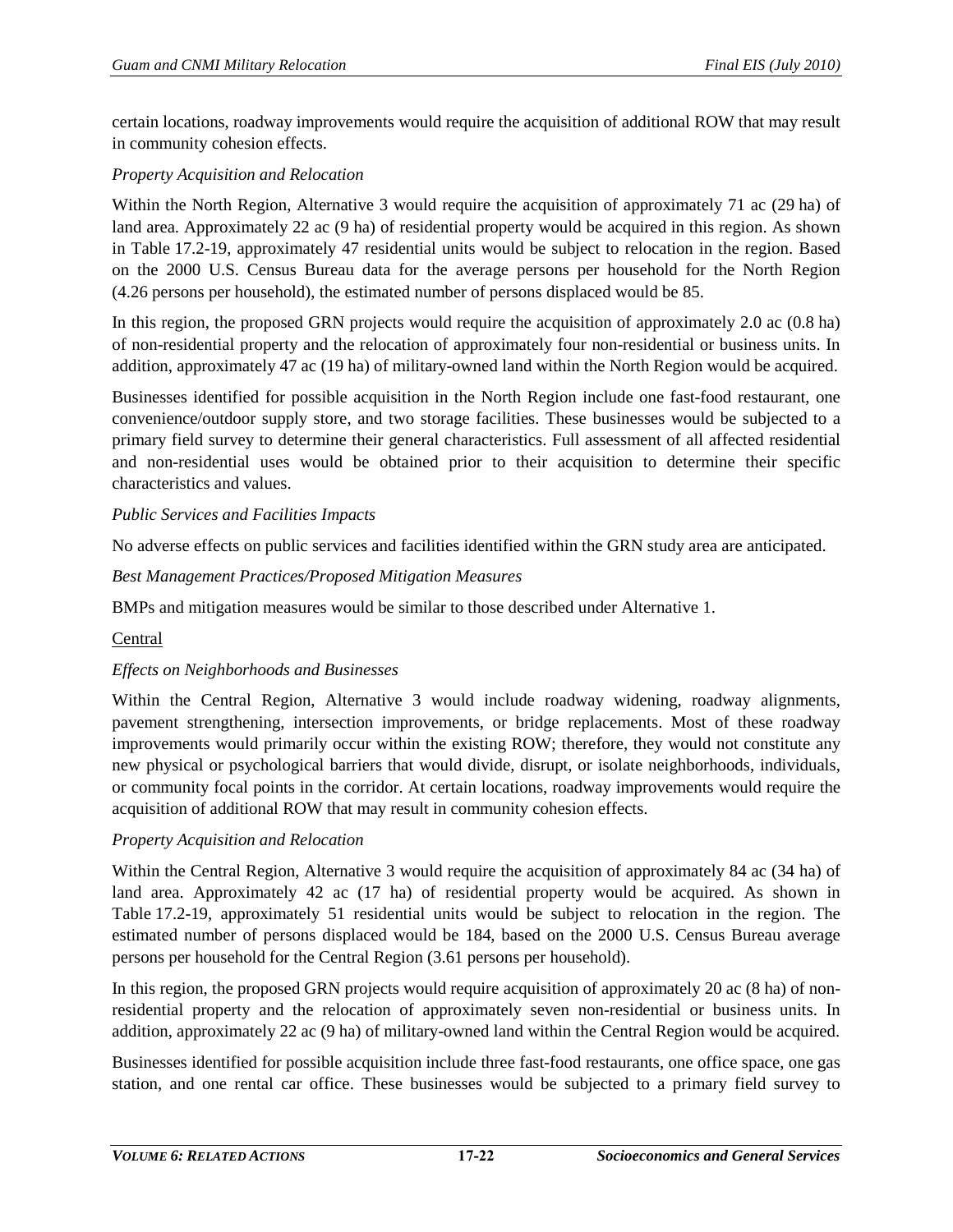determine their general characteristics. Full assessment of all affected residential and non-residential uses would be obtained prior to their acquisition to determine their specific characteristics and values.

*Public Services and Facilities Impacts*

No adverse effects on public services and facilities identified within the GRN study area are anticipated.

*Best Management Practices/Proposed Mitigation Measures*

BMPs and mitigation measures would be similar to those described under Alternative 1.

#### Apra Harbor

*Effects on Neighborhoods and Businesses* 

Under Alternative 3, impacts for this region would be identical to those of the Apra Harbor Region under Alternatives 1 and 2.

*Property Acquisition and Relocation* 

Property acquisition and relocation impacts for this region would be the same as those for the Apra Harbor Region under Alternatives 1 and 2.

*Public Services and Facilities Impacts*

Impacts to public services and facilities would be the same as those under Alternatives 1 and 2.

*Best Management Practices/Proposed Mitigation Measures*

BMPs and mitigation measures would be similar to those described under Alternative 1.

South

*Effects on Neighborhoods and Businesses* 

Under Alternative 3, impacts for this region would be identical to those of the South Region under Alternatives 1 and 2.

*Property Acquisition and Relocation* 

Property acquisition and relocation impacts would be the same as those for the South Region under Alternatives 1 and 2.

*Public Services and Facilities Impacts*

Impacts to public services and facilities would be the same as those of Alternatives 1 and 2.

*Best Management Practices/Proposed Mitigation Measures*

No BMPs or mitigation measures are required.

17.2.3.4 Alternative 8

North

#### *Effects on Neighborhoods and Businesses*

Within the North Region, Alternative 8 would include roadway widening, pavement strengthening, and intersection improvement activities. Most of these roadway improvements would primarily occur within the existing ROW; therefore, they would not constitute any new physical or psychological barriers that would divide, disrupt, or isolate neighborhoods, individuals, or community focal points in the corridor. At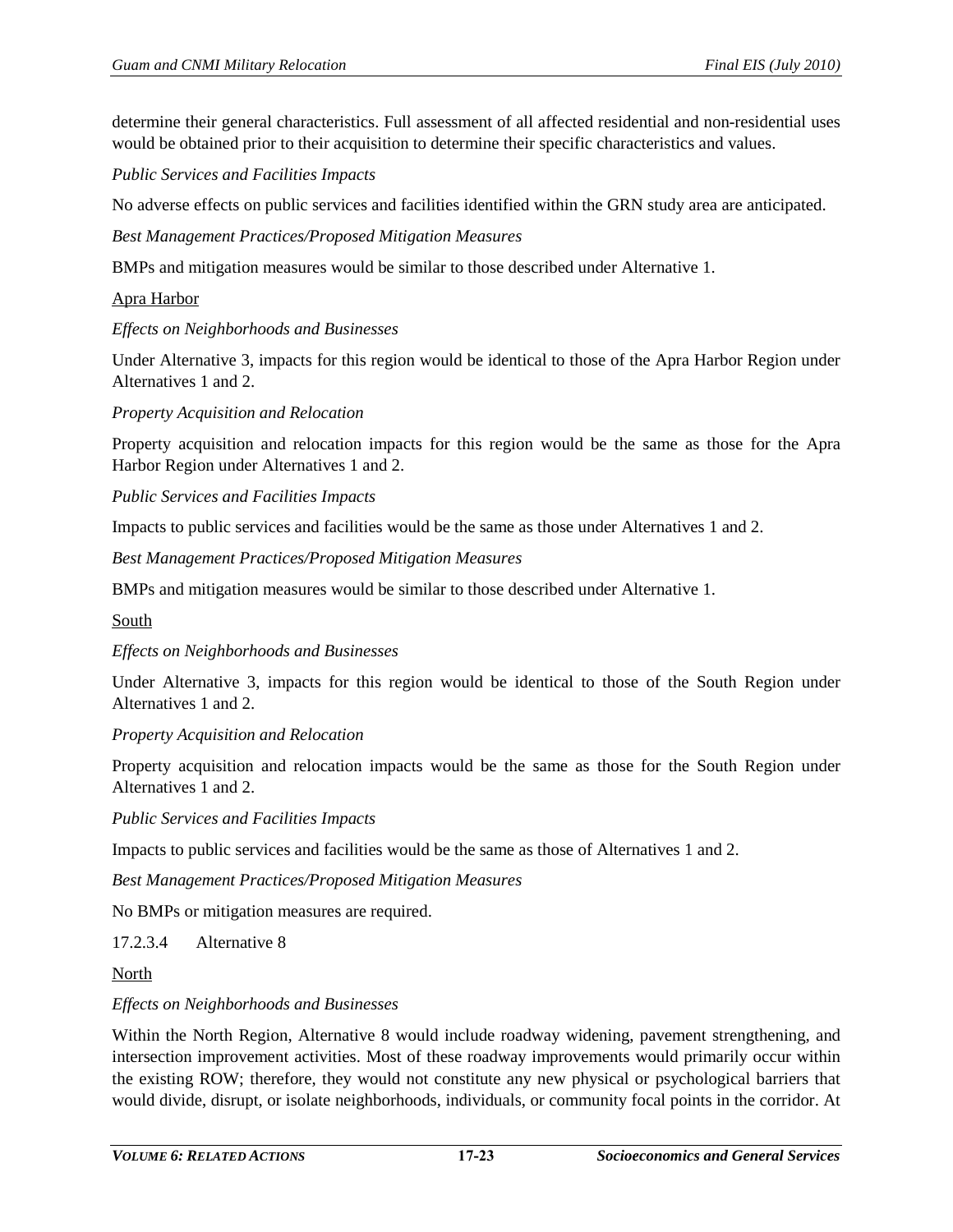certain locations, roadway improvements would require the acquisition of additional ROW that may result in community cohesion effects.

# *Property Acquisition and Relocation*

Within the North Region, Alternative 8 would require the acquisition of approximately 82 ac (33 ha) of land area. Approximately 22 ac (9 ha) of residential property would be acquired. As shown in [Table 17.2-19,](#page-17-0) approximately 20 residential units would be subject to relocation in the region. Based on the 2000 U.S. Census Bureau data for the average persons per household for the North Region (4.26 persons per household), the estimated number of persons displaced would be 85.

In this region, the proposed GRN projects would require acquisition of approximately 13 ac (5 ha) of nonresidential property and the relocation of approximately four non-residential or business units. In addition, approximately 47 ac (19 ha) of military-owned land within the North Region would be acquired.

Businesses identified for possible acquisition in the North Region include one fast-food restaurant, one convenience/outdoor supply store, and two storage facilities. These businesses would be subjected to a primary field survey to determine their general characteristics. Full assessment of all affected residential and non-residential uses would be obtained prior to their acquisition to determine their specific characteristics and values.

### *Public Services and Facilities Impacts*

No adverse effects on public services and facilities identified within the GRN study area are anticipated.

### *Proposed Mitigation Measures*

Mitigation measures would be similar to those described under Alternative 1.

# **Central**

#### *Effects on Neighborhoods and Businesses*

Within the Central Region, Alternative 8 would include roadway widening, roadway alignments, pavement strengthening, intersection improvements, or bridge replacements. Most of these roadway improvements would primarily occur within the existing ROW; therefore, they would not constitute any new physical or psychological barriers that would divide, disrupt, or isolate neighborhoods, individuals, or community focal points in the corridor. At certain locations, roadway improvements would require the acquisition of additional ROW that may result in community cohesion effects.

# *Property Acquisition and Relocation*

Within the Central Region, Alternative 8 would require the acquisition of approximately 75 ac (30 ha) of land area. Approximately 42 ac (17 ha) of residential property would be acquired. As shown in [Table 17.2-19,](#page-17-0) approximately 51 residential units would be subject to relocation in the region. The estimated number of persons displaced would be 184, based on the 2000 U.S. Census Bureau average persons per household for the Central Region (3.61 persons per household).

In this region, the proposed GRN projects would require approximately 10 ac (4 ha) of non-residential property and the relocation of approximately seven non-residential or business units. In addition, approximately 23 ac (9 ha) of military-owned land within the Central Region would be acquired.

Businesses identified for possible acquisition include three fast-food restaurants, one office space, one gas station, and one rental car office. These businesses would be subjected to a primary field survey to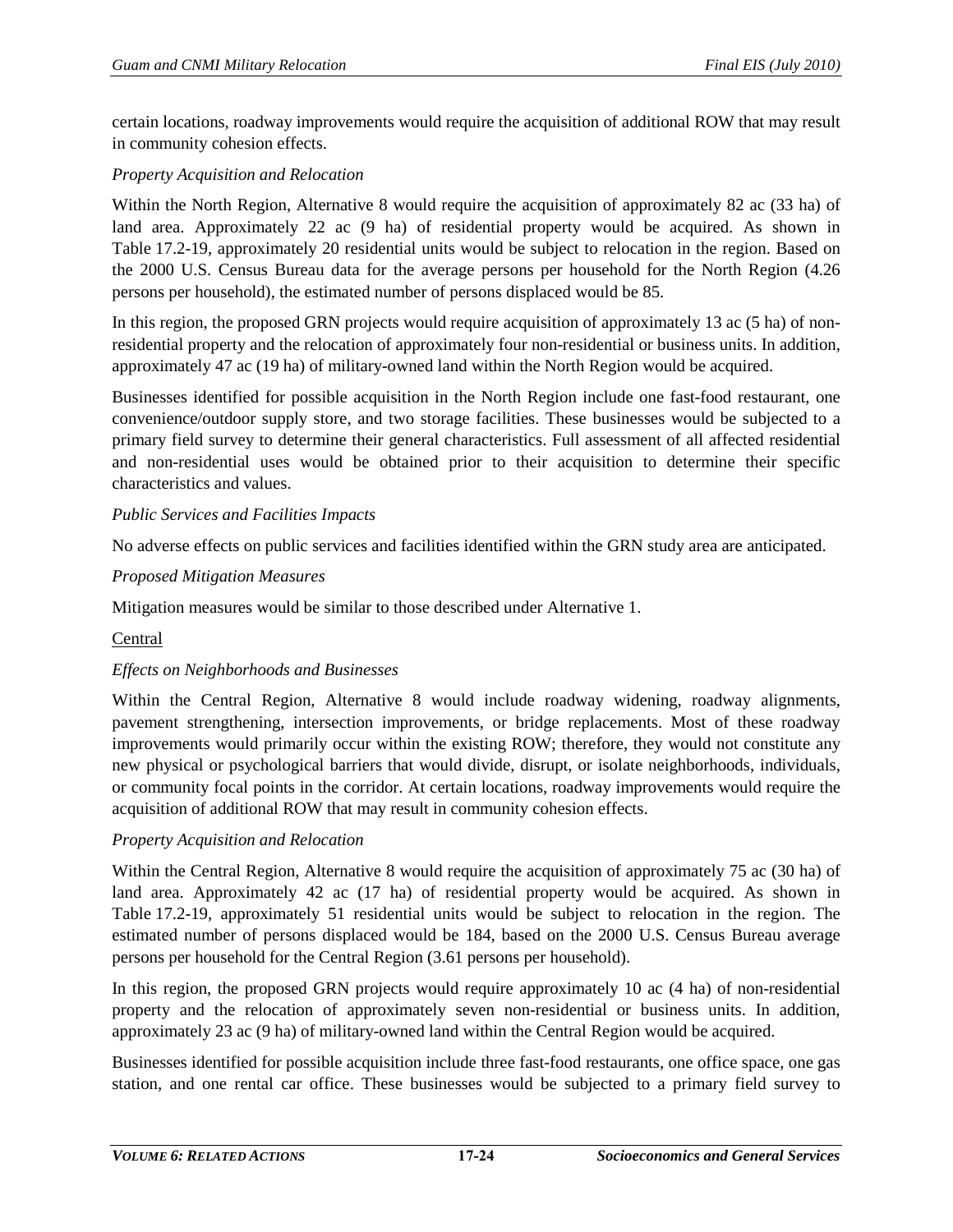determine their general characteristics. Full assessment of all affected residential and non-residential uses would be obtained prior to their acquisition to determine their specific characteristics and values.

*Public Services and Facilities Impacts*

No adverse effects on public services and facilities identified within the study area are anticipated.

*Best Management Practices/Proposed Mitigation Measures*

BMPs and mitigation measures would be similar to those described under Alternative 1.

#### Apra Harbor

*Effects on Neighborhoods and Businesses* 

Under Alternative 8, impacts for this region would be identical to those of the Apra Harbor Region under Alternatives 1, 2, and 3.

*Property Acquisition and Relocation* 

Property acquisition and relocation impacts for this region would be the same as those for the Apra Harbor Region under Alternatives 1, 2, and 3.

*Public Services and Facilities Impacts*

Impacts to public services and facilities would be the same as those under Alternatives 1, 2, and 3.

*Best Management Practices/Proposed Mitigation Measures*

BMPs and mitigation measures would be similar to those described under Alternative 1.

South

*Effects on Neighborhoods and Businesses* 

Under Alternative 8, impacts for this region would be identical to those of the South Region under Alternatives 1, 2, and 3.

#### *Property Acquisition and Relocation*

Property acquisition and relocation impacts would be the same as those for the South Region under Alternatives 1, 2, and 3.

*Public Services and Facilities Impacts*

Impacts to public services and facilities would be the same as those under Alternatives 1, 2, and 3.

*Best Management Practices/Proposed Mitigation Measures*

No BMPs or mitigation measures are required.

17.2.3.5 No-Action Alternative

#### Existing (2009) (Pre-Project)

Under the no-action alternative, GRN projects would not be constructed. The no-action alternative would not result in GRN construction activities; therefore, there would be no potential for effects on neighborhoods and businesses.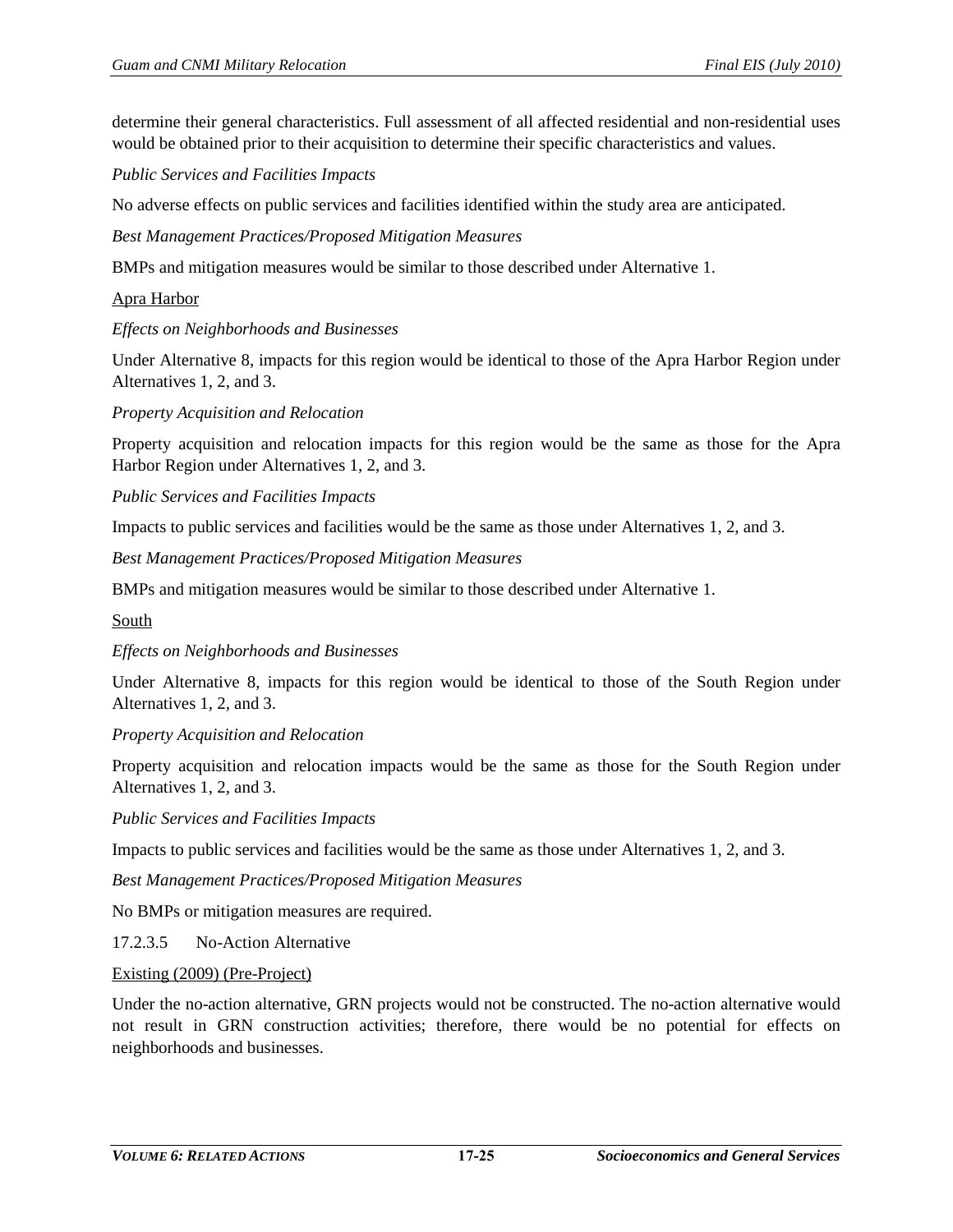Property acquisition for expanding ROWs for GRN projects would not be needed, and there are no GovGuam projects that would occur in 2009. The no-action alternative would result in no impacts from property acquisition and relocation.

# 2014 (Peak Construction)

Under the no-action alternative, only roadway projects needed for organic growth on Guam would be constructed. The no-action alternative would not result in construction activities; therefore, there would be no potential for effects on neighborhoods and businesses.

GRN projects associated with the military relocation would not be constructed. ROW acquisition associated with Year 2014 GovGuam planned projects would be limited to the four roadway capacity (road widening) projects to occur along Routes 10A, 27 extension, and the Tiyan Parkway, and three intersection projects associated with Routes 1 and 7 (Volume 6, Chapter 2). These four GovGuam projects are located in the Central Region. The no-action alternative may result in impacts from property acquisition and relocation associated with the GovGuam planned projects. Mitigation by GovGuam can be identified and implemented to reduce possible impacts to a less than significant level.

# 2030

Under the no-action alternative, only roadway projects needed for organic growth on Guam would be constructed. The no-action alternative would not result in construction activities; therefore, there would be no potential for effects on neighborhoods and businesses.

GRN projects associated with the military relocation would not be constructed. Property acquisition of potential contaminated sites would be limited. ROW acquisition associated with Year 2030 GovGuam planned projects would be limited to four road segment projects to occur along Routes 1, 2, 7A, 16, 25, and 26, and nine intersection projects associated with Routes 1, 4, and 16 (Volume, 6, Chapter 2). These 13 Year 2030 GovGuam projects are located in the Central Region. The no-action alternative may result in impacts from property acquisition and relocation. Mitigation by GovGuam can be identified and implemented to reduce possible impacts to a less than significant level.

# 17.2.3.6 Creation of Jobs and Economic Activity

[Table 17.2-20](#page-26-0) provides an estimate of the number of positions and level of economic activity created by the expenditure of construction funds for the no-action and the four build alternatives. Estimates are based in part on an input/output study of construction activity in Texas by the FHWA (Politano and Roadifer 1989). Funds created in economic output include the multiplier effect of direct construction being re-spent in service or other sectors of the economy. Economic activity generated by the proposed project is anticipated to benefit Guam and would also follow the labor and material markets for transportationrelated construction.

With respect to job creation, FHWA found nationally in the early 1980s that a \$1 million investment in transportation construction would directly generate 10 onsite, full-time construction jobs (person years of employment [PYE]). This number has been adjusted to 5.3 PYE positions to reflect inflation through 2009. When offsite, construction-related and service-industry-related jobs and related increases in consumer demand (i.e., direct, indirect, and induced effects) are considered, the total number of full-time PYE positions created rises to approximately 10.6, adjusting for inflation, for each \$1 million of highway investment.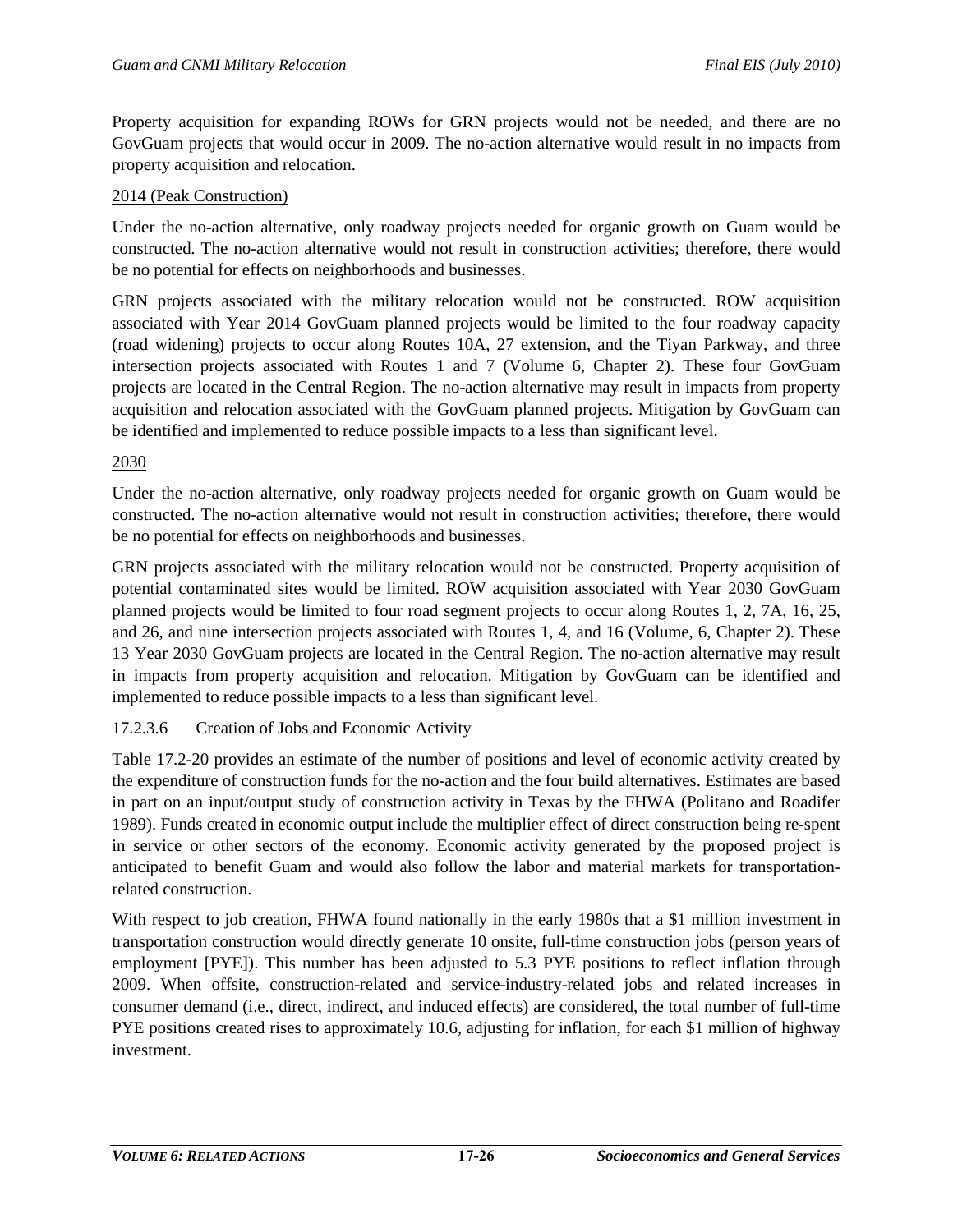|                       |              |            |          | <b>Job Creation</b> |           |
|-----------------------|--------------|------------|----------|---------------------|-----------|
|                       |              | Regional   |          | (Person Years of    |           |
|                       | Construction | Economic   | Total    | Employment)         |           |
| Alternative           | Value $*$    | Output     | Earnings | Onsite              | Total     |
| Alternatives 1 and 2  | \$1,669.13   | \$2,900.76 | \$768.39 | 9.000               | 18,000    |
| Alternative 3         | \$1,610.61   | \$2,799.24 | \$741.45 | 8.700               | 17,400    |
| Alternative 8         | \$1,627.34   | \$2,828.32 | \$749.15 | 8.800               | 17,600    |
| No-Action Alternative | NA           | NA         | NA       | <b>NA</b>           | <b>NA</b> |

#### <span id="page-26-0"></span>**Table 17.2-20. Impacts from Construction Investment in the Guam Road Network Projects (in millions of 2009 dollars)**

*Notes: \** Construction impacts are based on preliminary estimates for construction value, which exclude right-of-way costs and include design, construction management, and agency costs.

*Legend:* NA = not applicable.

*Sources:* Parsons; Politano and Roadifer 1989 (Model adjusted to reflect inflation).

Compared with the no-action alternative, construction value for construction of either Alternatives 1 or 2 would total \$1,669.13 million, exclusive of ROW. Construction value, exclusive of ROW, for Alternatives 3 and 8 would total \$1,610.61 million and \$1,627.34 million, respectively. Construction expenditures for Alternatives 1 and 2 would generate approximately 9,000 onsite full-time construction positions (PYE). Alternatives 3 and 8 would generate approximately 8,700 and 8,800 onsite full-time construction positions (PYE), respectively. Approximately 17,400 to 18,000 total positions (PYE), including direct, indirect, and induced, as compared to the no-action alternative, would be generated by construction expenditures under the build alternatives (i.e., Alternatives 1, 2, 3, or 8).

The impact of this direct and indirect employment added to the regional economy would be positive.

Best Management Practices/Proposed Mitigation Measures

Because the impacts are beneficial, no BMPs or mitigation measures are proposed.

17.2.3.7 Summary of Impacts

[Table 17.2-21](#page-26-1) summarizes the potential impacts of each action alternative and the no-action alternative. A text summary is provided below.

<span id="page-26-1"></span>

| Potentially Impacted Resource                                         | Alternative 1 | Alternative 2 | Alternative 3 | Alternative 8 | No-Action<br><i>Alternative</i> |
|-----------------------------------------------------------------------|---------------|---------------|---------------|---------------|---------------------------------|
| Effects on Neighborhoods and<br><b>Businesses</b>                     | $SI-M$        | SI-M          | SI-M          | SI-M          | NI                              |
| Property Acquisition and<br>Relocation                                | $SI-M$        | SI-M          | $SI-M$        | $SI-M$        | <b>LSI</b>                      |
| <b>Public Services and Facilities</b><br>Impacts                      | <b>LSI</b>    | <b>LSI</b>    | <b>LSI</b>    | <b>LSI</b>    | NI                              |
| <b>Impacts from Construction</b><br>Investment on Jobs and<br>Economy | ВI            | BI            | BI            | BI            | NI                              |

**Table 17.2-21. Summary of Potential Roadway Project Impacts to Socioeconomics and General Services** 

*Legend:* BI = Beneficial impact; LSI = Less than significant impact; NI = No impact; SI = Significant impact; SI-M = Significant impact mitigable to less than significant.

Most of the roadway improvements would primarily occur within the existing ROW; therefore, they would not constitute any new physical or psychological barriers that would divide, disrupt, or isolate neighborhoods, individuals, or community focal points in the corridor. At certain locations, roadway